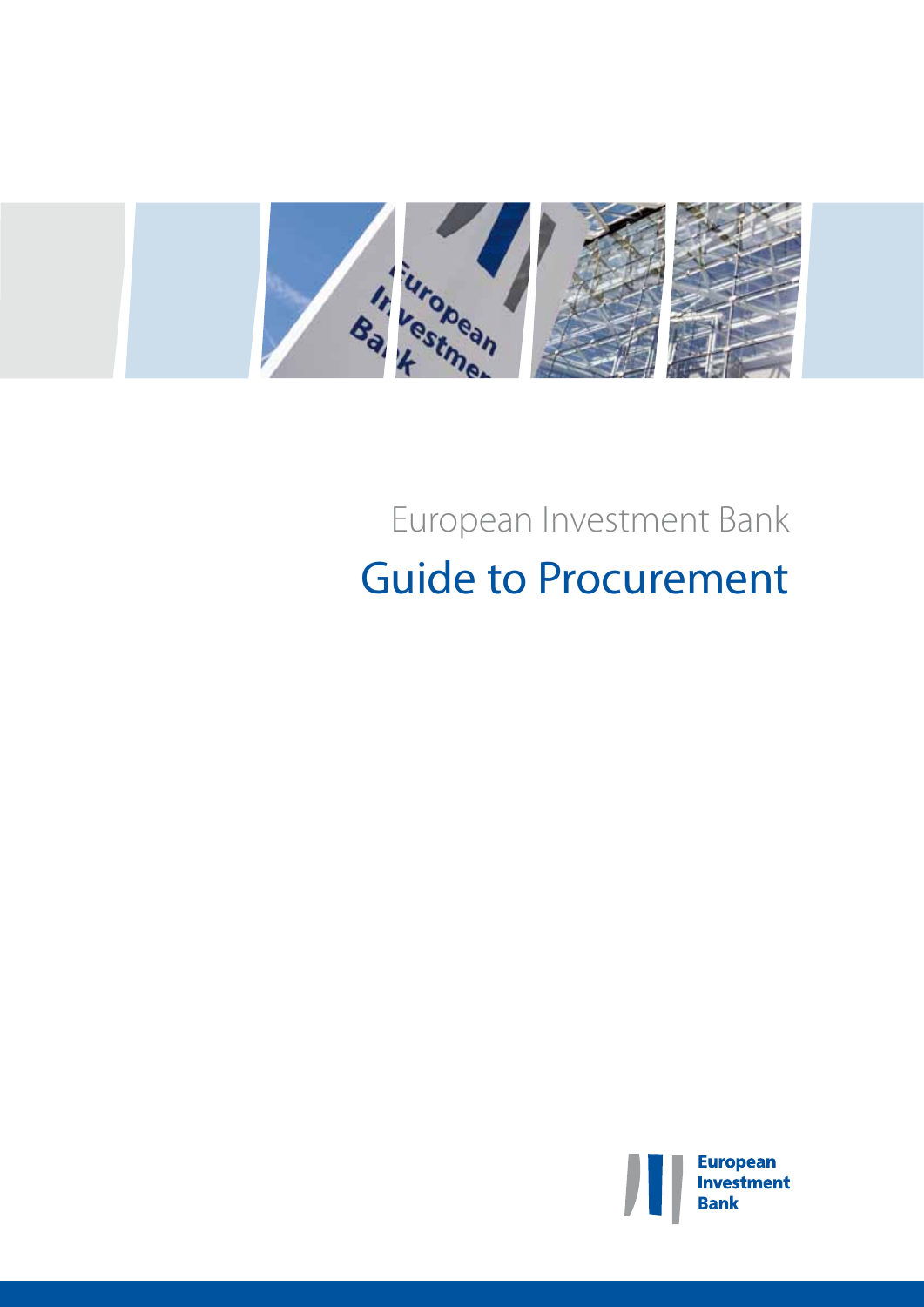# **European Investment Bank**

# **GUIDE TO PROCUREMENT for projects financed by the EIB**

Updated version of June 2011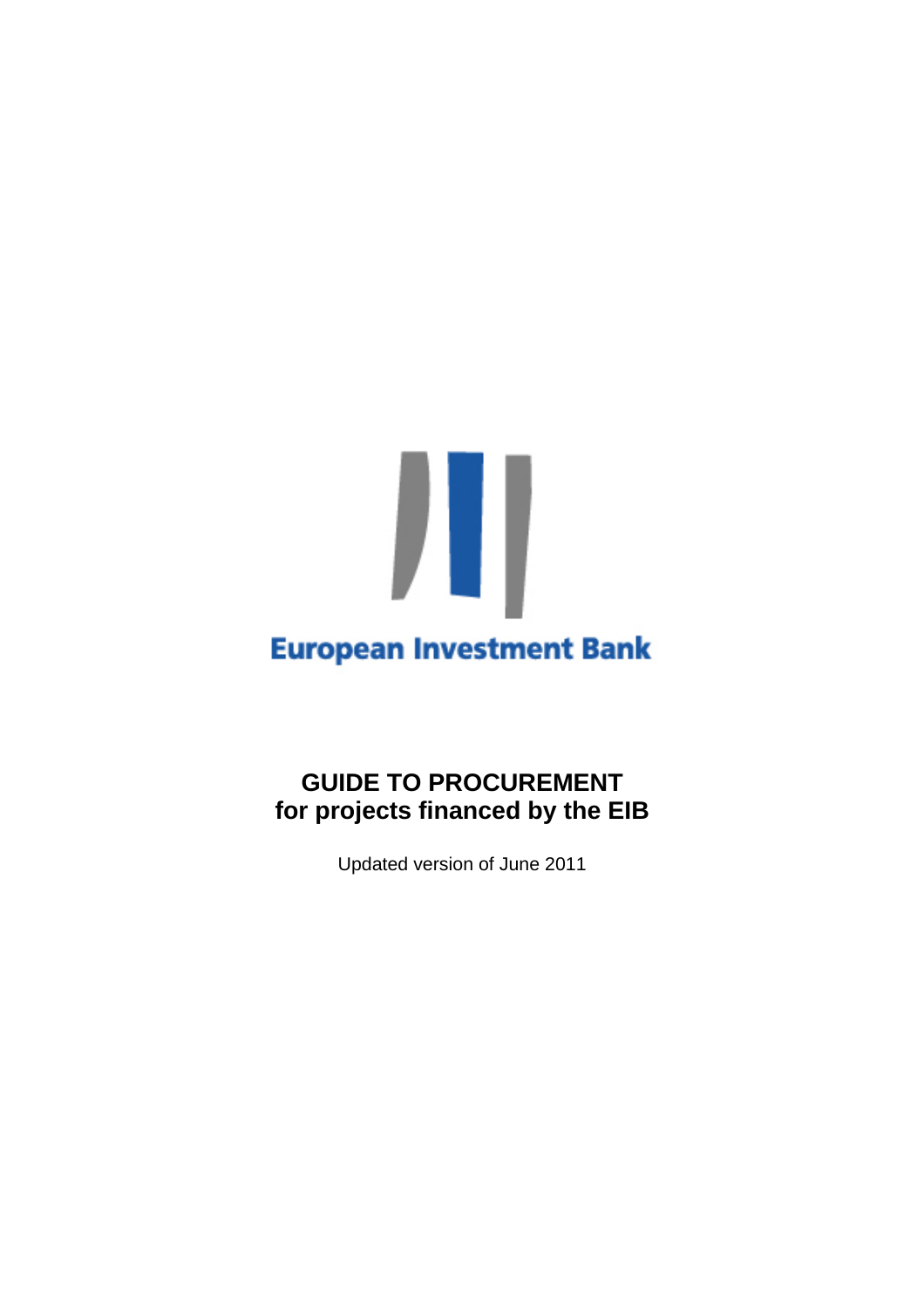#### **TABLE OF CONTENTS**

#### Introduction

| 1.             |                                             |  |
|----------------|---------------------------------------------|--|
| 1.1.           |                                             |  |
| 1.2.           |                                             |  |
| 1.3.           |                                             |  |
| 1.4.           |                                             |  |
| 1.5            |                                             |  |
| 1.6.           |                                             |  |
| 1.6.1.         |                                             |  |
| 1.6.2.         |                                             |  |
| 1.7.           |                                             |  |
| 2.             |                                             |  |
| 2.1.           |                                             |  |
| 2.2.           |                                             |  |
| 3.             |                                             |  |
| 3.1.           |                                             |  |
| 3.2.           |                                             |  |
|                |                                             |  |
|                |                                             |  |
|                |                                             |  |
| 3.3.           |                                             |  |
| 3.3.1.         |                                             |  |
| 3.3.2.         |                                             |  |
|                |                                             |  |
| 3.4.           |                                             |  |
| 3.4.1.         |                                             |  |
| 3.4.2.         |                                             |  |
| 3.4.3.         |                                             |  |
| 3.4.4.         |                                             |  |
| 3.4.5.         |                                             |  |
| 3.5.           |                                             |  |
| 3.6.           |                                             |  |
| 3.7.           |                                             |  |
| 3.7.1.         |                                             |  |
| 3.7.2.         |                                             |  |
| 3.7.3.         |                                             |  |
| 3.7.4.         |                                             |  |
| 3.7.5.         |                                             |  |
| 3.7.6.         |                                             |  |
| 3.7.7.         |                                             |  |
| 3.7.8.         |                                             |  |
| 3.7.9.         |                                             |  |
|                | 3.7.10.                                     |  |
| 3.7.11.        |                                             |  |
|                |                                             |  |
|                |                                             |  |
|                |                                             |  |
| 4.             |                                             |  |
|                |                                             |  |
|                |                                             |  |
|                |                                             |  |
|                |                                             |  |
|                |                                             |  |
|                |                                             |  |
|                |                                             |  |
|                |                                             |  |
| Annex 1        | Specific Procurement Terms and Practices    |  |
| <b>Annex 2</b> | Review by the Bank of Procurement Decisions |  |
| Annex 3        | Covenant of Integrity                       |  |
|                | ment of the Common from External Mondat     |  |

26

28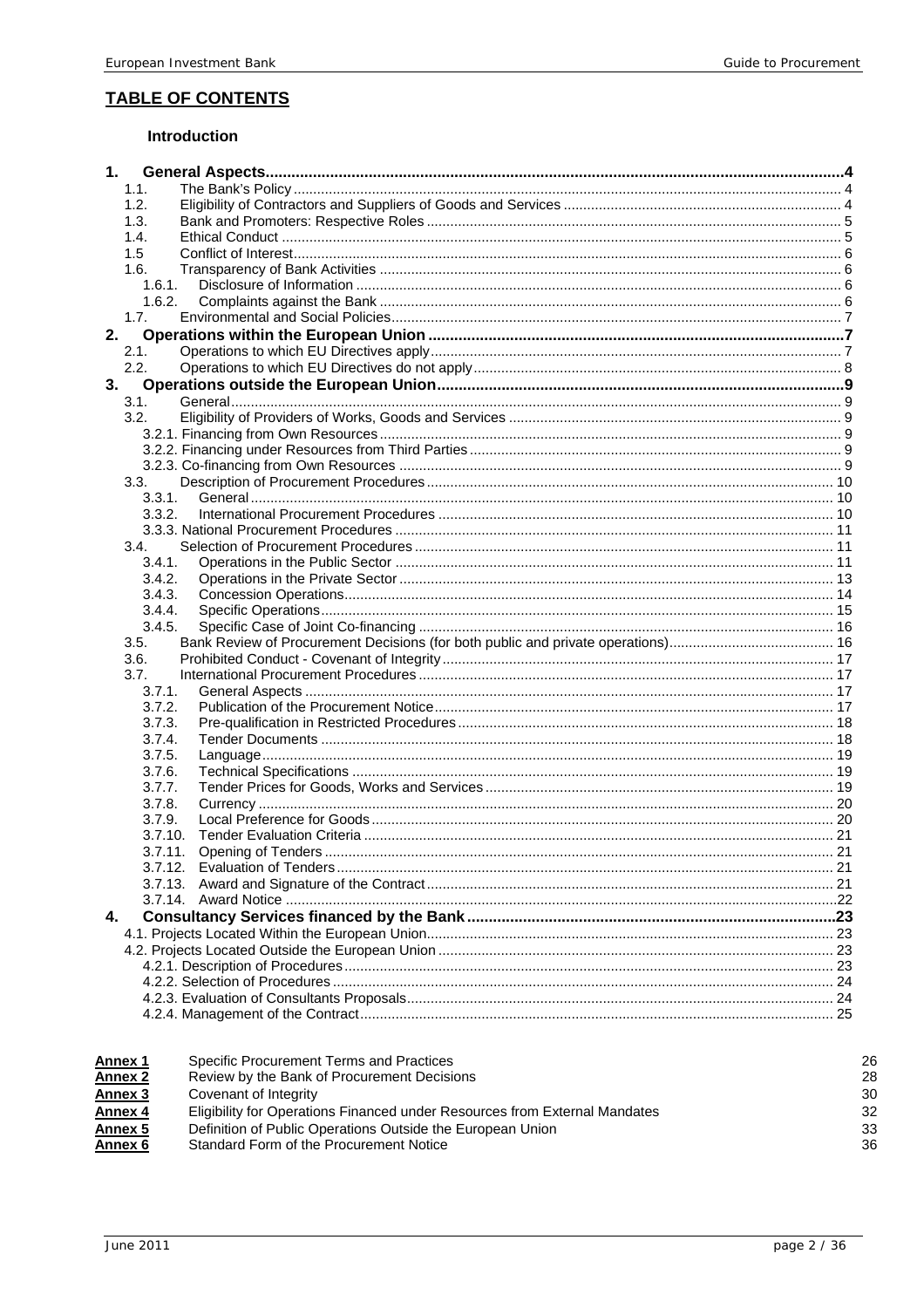# **INTRODUCTION**

The purpose of this Guide to Procurement is to inform the promoters of a project whose contracts are financed in whole or in part by the European Investment Bank ("the Bank") - or are financed under loans guaranteed by the Bank - of the arrangements to be made for procuring works, goods and services required for the project.

This Guide applies specifically to those components of a project identified for Bank's financing. However, in order to ensure the overall feasibility of the project, the Bank requires that procurement of the other project components does not compromise the project's technical, economic and financial viability.

The terms "open, restricted and negotiated procedures, and competitive dialogue" are used in this Guide with the meaning defined by European Union (EU) Directives on procurement (see definitions set out in **Annex 1**).

This Guide will be updated as deemed necessary by the Bank.

Version dated June 2011.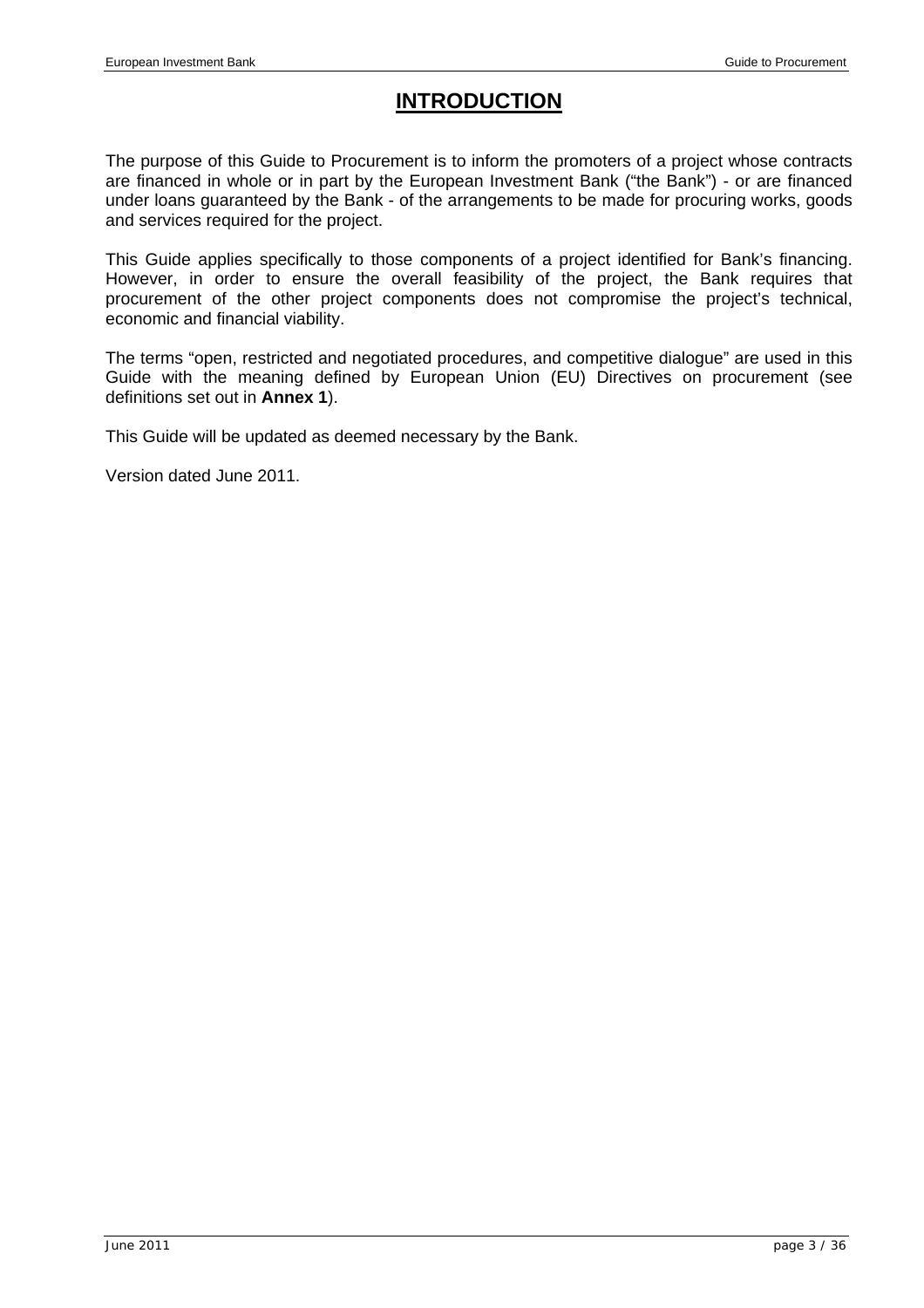# **1. GENERAL ASPECTS**

#### **1.1. The Bank's Policy**

The main elements of the Bank's policy on procurement are:

- The Bank will ensure that its funds are employed as rationally as possible. This requires that the works, goods and services procured under its financing are of appropriate quality, and acquired at economic prices and in a timely manner. This is generally best achieved through open international competition. It is consistent with the Bank's statute and accords with the interests of promoters.
- In projects located within the European Union (EU), and in those Candidate Countries (with which negotiations are already in progress for their accession to the EU) and Potential Candidate Countries that have already incorporated the relevant EU legislation, the Bank requires that the applicable EU Law on public procurement, in particular the relevant EU procurement Directives concerning competitive tendering on the basis of fair and nondiscriminatory terms, be complied with, particularly as concerns **open or restricted procedures** with publication in the Official Journal of the European Union (OJEU).
- In all other countries outside the Union, the Bank requires that the main mechanisms of the EU Directives on procurement be followed, with the necessary procedural adaptations. These mechanisms may be summarised as open international competition, nondiscrimination of tenderers, fairness and transparency of the process, and selection of the economically most advantageous offer. Thus **open or restricted procedures** with publication in the OJEU is the Bank's preferred method. The actual choice of procurement procedures ultimately has to take into account a range of considerations, relating in particular to the commercial nature and interests of the promoter; the sector involved; the nature of the works, goods and services to be procured; the technology to be used; the size of individual components; the timetable for implementation; the number of firms potentially able to undertake the work or provide the supplies or services; the competitiveness of the market; etc. In the case where open or restricted procedures are not followed, promoters must, to the satisfaction of the Bank, justify their decision to use a different procedure; they must prove that the prices for the works, goods or services are commensurate with those obtained for equivalent investments in the light of market conditions and that, at the very least, any differences in cost can be explained by specific verifiable factors.

#### **1.2. Eligibility of Contractors and Suppliers of Goods and Services**

In the usual case of projects (both inside and outside the Union) financed by the Bank's "own resources" (funds raised mainly through the Bank's borrowings on capital markets), firms originating from all countries of the world are eligible to tender for works, goods and services contracts.

In some specific cases of projects outside the Union, the Bank's financing comes from third parties, and the origin of firms eligible to participate in the procurement may then be partly restricted. Details of such restrictions are provided in section 3.2.

In addition, individuals or firms may not be eligible to tender in application of section 1.4 on Ethical Conduct.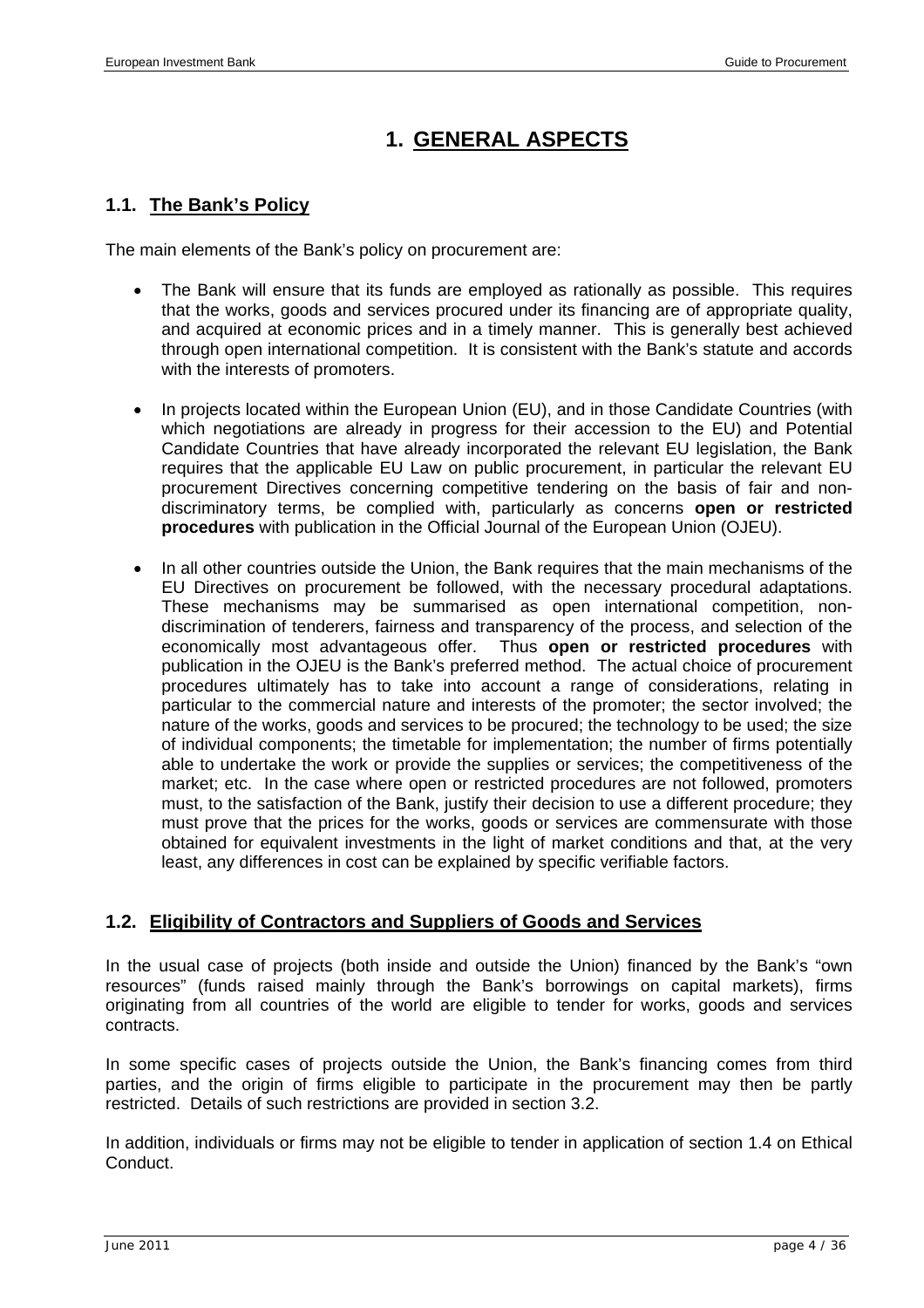#### **1.3. Bank and Promoters: Respective Roles**

Promoters are fully responsible for implementing projects financed by the Bank, in particular for all aspects of the procurement process, from drafting tender documents and awarding contracts through to implementing contracts. The involvement of the Bank is confined solely to verifying whether or not the conditions attached to its financing are met.

The Bank may advise or assist promoters in the procurement process, but is not a party to the resulting contracts. The Bank has the right and obligation to ensure that, in the case of projects inside the Union, EU provisions in this field or, in the case of projects outside the Union, the relevant criteria with regard to the proper management of its financing are respected, and that the procurement process is fair and transparent and the tender selected is economically the most advantageous. The rights and obligations of the promoter vis-à-vis the tenderers for works, goods or services to be furnished for a project are governed by the local legislation and tender documents published by the promoter, and not by this Guide.

In addition, the EIB requires promoters to ensure that review procedures for effective remedies are available to any party having or having had an interest in obtaining a particular contract and who has been or risks being harmed by an alleged infringement. This should be distinguished from the Bank's own review of procurement decisions for projects located outside the European Union, which is summarised in section 3.5 and in **Annex 2**.

#### **1.4. Ethical Conduct**

It is the Bank's policy to require that promoters, as well as tenderers, contractors, suppliers and consultants under Bank-financed contracts, observe the highest standard of ethics during the procurement and execution of such contracts. The Bank reserves the right to take all appropriate action in order to enforce this policy.

Moreover, the Bank is committed to ensuring that its loans are used for the purposes intended and its operations are free from prohibited conduct (including but not limited to, fraud, corruption, collusion, coercion**<sup>1</sup>** , and money laundering and terrorist financing).

In pursuance of this policy as set out in EIB's Anti-Fraud Policy and within the framework of its exclusion procedures (published in the Bank's website: www.eib.org), the Bank:

- may declare an individual or an entity ineligible to be awarded a contract under any EIB Project or to enter into any relationship with the Bank, if it determines pursuant to its exclusion procedures that such individual or entity has engaged in any prohibited conduct in the course of the procurement process and/or implementation of the contract; and
- may cancel all or part of the Bank financing allocated to a contract for works, goods or services if it, at any time, determines pursuant to its exclusion procedures that an individual or an entity has engaged in any prohibited conduct during the procurement process or during the execution of the contract, without the promoter having taken action satisfactory to the Bank to investigate and/or terminate the prohibited conduct or, as the case may be, remedy the damage.

l

As defined in Annex 3. This would also include obstruction.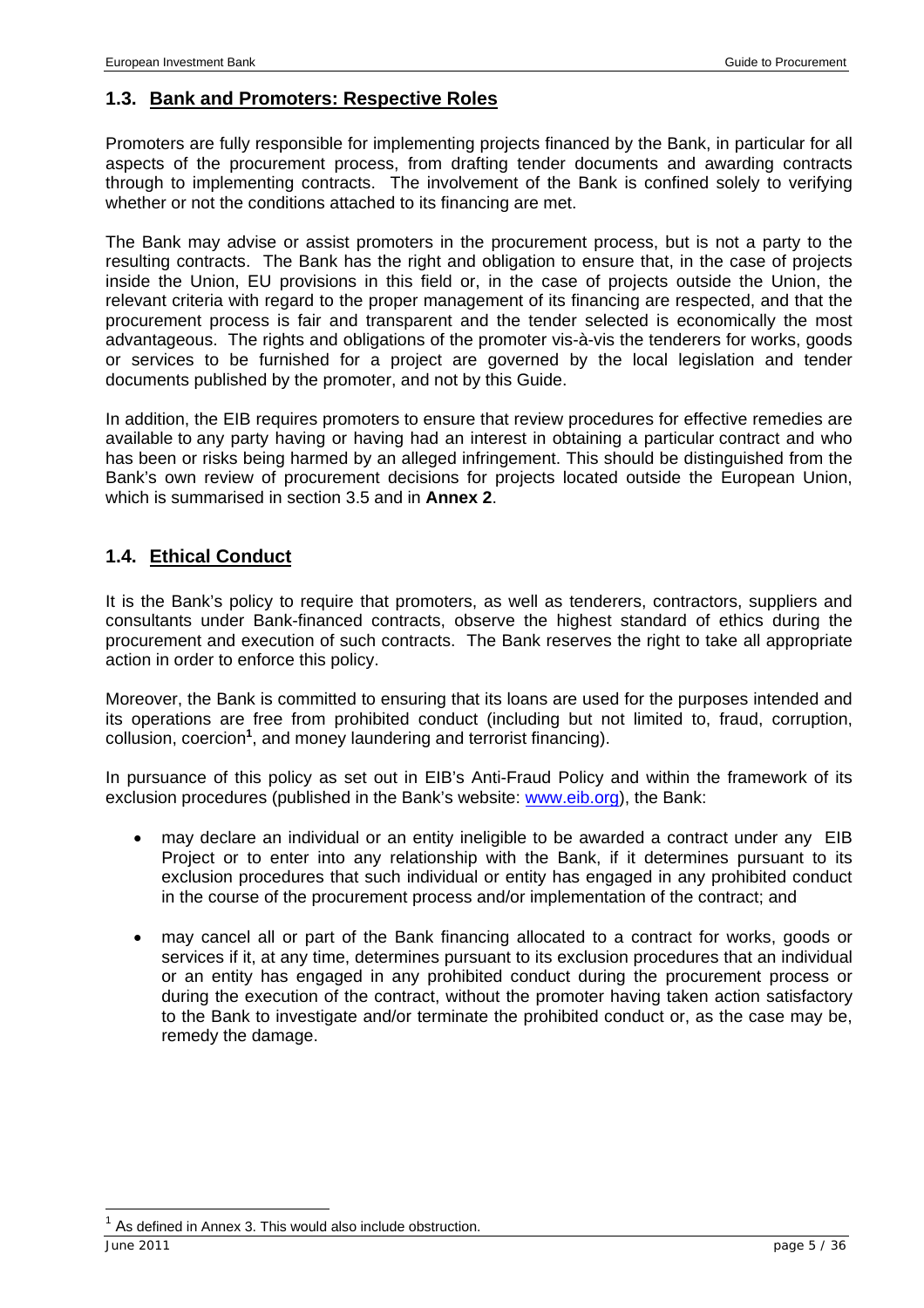#### **1.5 Conflict of Interest**

The Bank requires that candidates, tenderers, contractors, suppliers or consultants participating in an award procedure or a contract under a Bank-financed project shall not have a conflict of interest.

Conflict of interest occurs when the impartial and objective exercise of the functions of the promoter, or the respect of the principles of competition, non-discrimination or equality of treatment with regard to the procurement procedure or contract, is compromised for reasons involving family, emotional life, political or national affinity, economic interest or any other shared interest.

The Bank will not accept candidates or tenderers affected by a conflict of interest in the award procedure to benefit from EIB financing in relation to the contract to be awarded under the concerned procedure.

The assessment of whether or not there is a conflict of interest has to be carried out on a case by case basis, considering the actual risk of conflict based on the specific circumstances of the case at stake. The individual or entity in question should be allowed to present supporting evidence which might remove all suspicion of a conflict of interest.

#### **1.6. Transparency of Bank Activities**

The Bank is committed to achieving the highest possible level of transparency. It follows a Transparency Policy, which is an integral part of its Corporate Responsibility Policies. Two aspects of this Policy are relevant to procurement: the public disclosure of information and the EIB Complaints Mechanism. All these policies are available on the Bank's website: www.eib.org.

#### **1.6.1. Disclosure of Information**

The Transparency Policy sets out the rules under which the public may access information held by the Bank. While in accordance with the Policy, the Bank is committed to a presumption of disclosure, it also has a duty to respect professional secrecy in compliance with the relevant legislation and standards.

#### **1.6.2. Complaints against the Bank**

The EIB Complaints Mechanism (www.eib.org/about/publications/complaints-mechanismpolicy.htm) applies to all complaints of alleged maladministration lodged against the EIB Group. Maladministration means poor or failed administration. This occurs when the EIB Group fails to act in accordance with the applicable legislation and/or established policies, standards and procedures, fails to respect the principles of good administration or violates human rights. Some examples of failure to respect the principles of good administration, as set by the European Ombudsman, are: administrative irregularities, unfairness, discrimination, abuse of power, failure to reply, refusal of information, unnecessary delay. Maladministration may also relate to the environmental or social impacts of the EIB Group activities and to project cycle related policies and other applicable policies of the EIB.

When exercising the right to lodge a complaint against the EIB, any member of the public has access to a two-tier procedure, one internal – the Complaints Office - and one external – the European Ombudsman. The exhaustion of the internal complaints mechanism procedure is a necessary requisite for any complaint to be entitled to escalate to the European Ombudsman.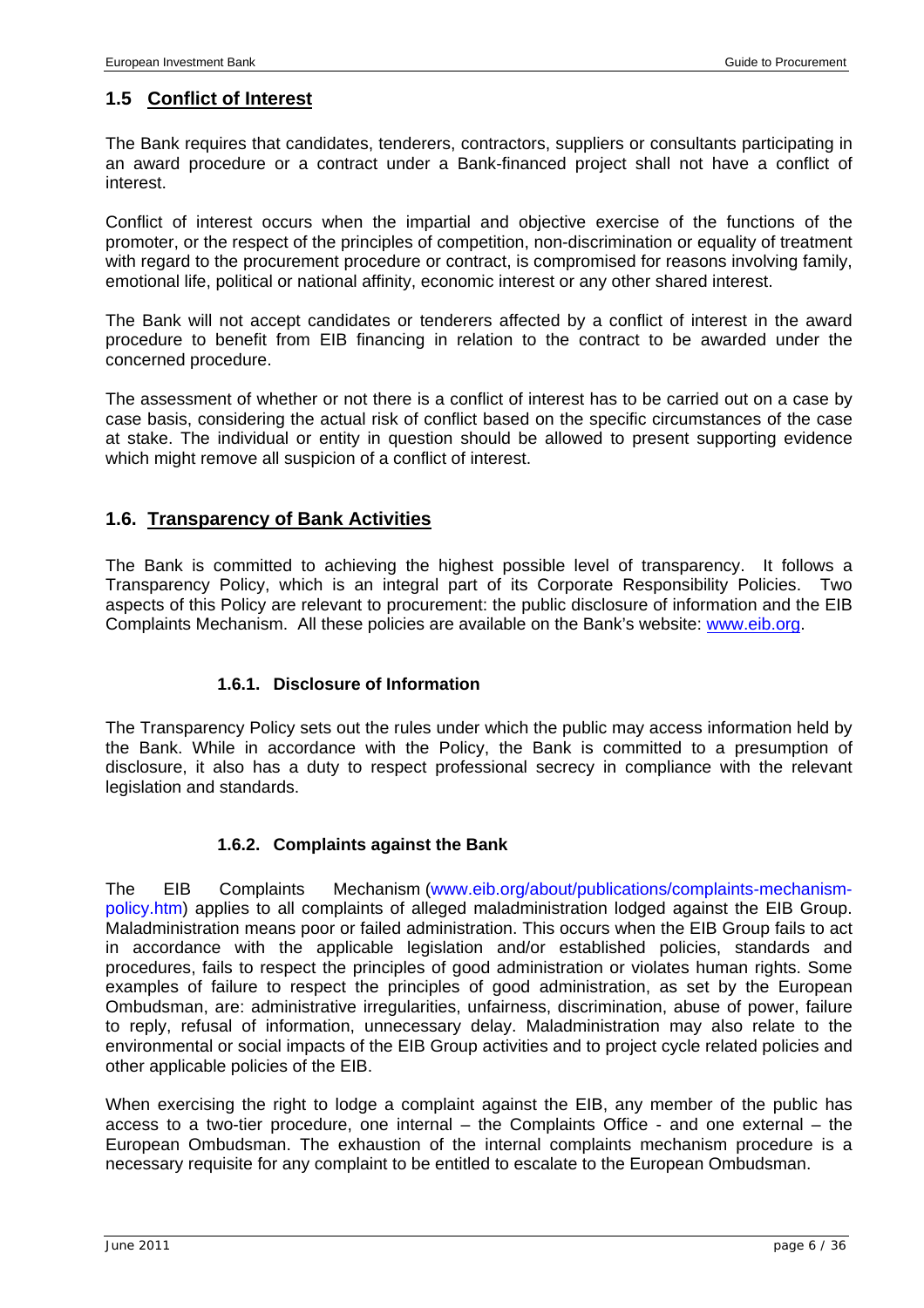#### **1.7. Environmental and Social Policies**

The EIB aims to add value by enhancing the environmental and social sustainability of all the projects that it is financing and as such all projects must comply with the environmental and social requirements of the Bank. The Promoters are responsible for preparing, implementing and operating projects financed by the Bank and for the fulfilment of Bank environmental and social requirements. In respect to procurement, tenderers are required to comply with applicable labour laws and national and international standards of environmental protection, health and safety, including those contained in any relevant International Labour Organization (ILO) conventions and international agreements on environmental protection. The Bank's environmental and social policies are summarized in the 2009 "The EIB Statement of Environmental and Social Principles and Standards", available on the Bank's website.

# **2. OPERATIONS WITHIN THE EUROPEAN UNION**

#### **2.1. Operations to which EU Directives apply**

Within the Union, procurement is covered by national legislation implementing EU Law, in particular EU Directives on procurement as they may be amended from time to time<sup>2</sup> It constitutes the legal framework for procurement in EU Member States. It is the role of the relevant national and EU authorities to ensure that procurement is carried out in line with this legal framework.

For those promoters who fall under the EU Directives on procurement<sup>3</sup>, whether they are public or private institutions or companies, the Bank will:

- require the promoter, at the project appraisal stage, to ensure that the applicable procurement Directives concerning competitive tendering, on the basis of fair and nondiscriminatory terms are complied with under the project; one essential step is the publication of a Procurement Notice in the OJEU when this is required; and
- take further steps during project implementation, to the extent necessary, to control compliance with applicable procurement Directives in order to ensure the rational employment of the Bank's funds, protect the soundness of the project and reduce the risks involved.

When the Bank finances multi-scheme operations where the details of all sub-projects are not known at appraisal (case of **Framework Loans**), it requires the Promoter to ensure that the procurement of works, goods and services relating to the sub-projects that the Bank finances will be undertaken in accordance with the applicable legal framework.

When the Bank makes a loan to an intermediary institution (case of **Global Loans** and **Mid-Cap Loans**), it requires such intermediary institution to take all the requisite measures to ensure that

<sup>&</sup>lt;sup>2</sup> In certain autonomous regions of EU Member States, regional procurement law may also apply.<br><sup>3</sup> In porticular, European Perliament and Council Directive 2004/18/EC of 34 March 2004 regarding

**<sup>&</sup>lt;sup>3</sup>** In particular, European Parliament and Council Directive 2004/18/EC of 31 March 2004 regarding public works, public supply, and public service contracts; European Parliament and Council Directive 2004/17/EC of 31 March 2004 regarding entities operating in the water, energy, transport and postal service sectors; European Parliament and Council Directive 2007/66/EC of 11 December 2007 regarding Remedies, amending Directives 89/665/EEC and 92/13/EEC with regard to improving the effectiveness of review procedures concerning the award of public contracts; and European Parliament and Council Directive 2009/81/EC of 13 July 2009 on the coordination of procedures for the award of certain works contracts, supply contracts and service contracts by contracting authorities or entities in the fields of defence and security, and amending Directives 2004/17/EC and 2004/18/EC. A full list of EU legal instruments concerning procurement can be found at the website: http://ec.europa.eu/internal\_market/publicprocurement/index\_en.htm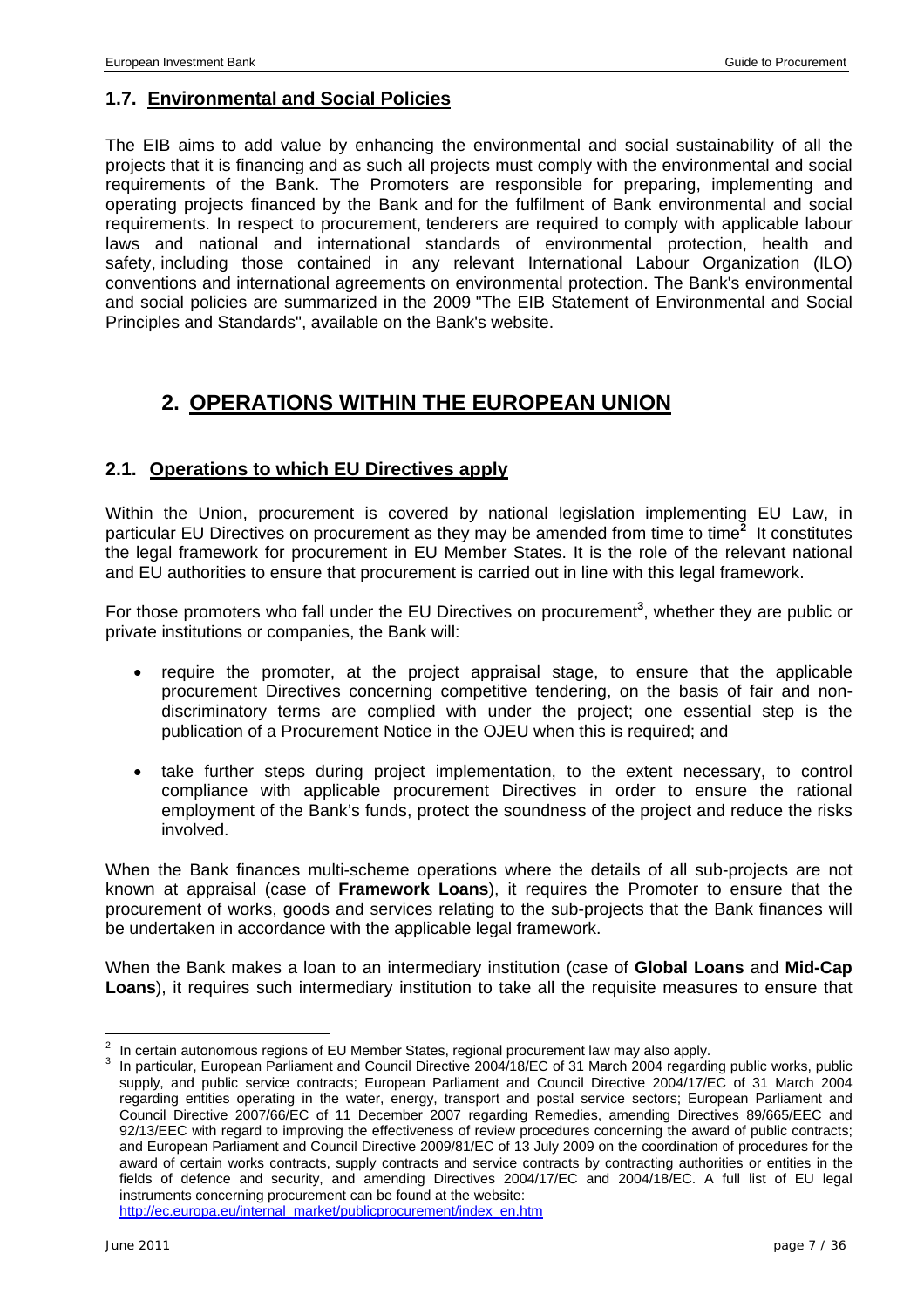the procurement by the final beneficiaries of works, goods and services relating to the sub-projects that the Bank finances will be undertaken in accordance with the applicable legal framework.

When the Bank finances a project developed under a concession or a public-private partnership (PPP) scheme, it requires that the concession/PPP award process by the relevant public contracting authority complies with the applicable legal framework**<sup>4</sup>** .

#### **2.2. Operations to which EU Directives do not apply**

In all its operations, the Bank aims at the effective use of its resources and ensures that the criteria of economy and efficiency are applied consistently.

For public contracts that are not covered by the EU Directives (e.g., public contracts, the amounts of which are below the thresholds of the Directives), the Bank requires promoters to ensure that procurement complies with the relevant principles of the EU Treaty (in particular the principles of transparency, equal treatment and non-discrimination on the basis of nationality) and applicable national legislation**<sup>5</sup>** .

For contracts other than public contracts, promoters (most frequently private) operating in sectors where EU Directives do not apply can satisfy the criteria of economy and efficiency in their procurement by recourse to commercial practices other than open or restricted procedures.

In any event, the Bank satisfies itself that promoters follow suitable procurement procedures, ensuring an appropriate selection of works, goods and services offered at competitive prices and in a timely manner. Contracts awarded by promoters must be negotiated impartially and accord with the project's best interests.

l

<sup>4</sup> For further guidance, see in particular the Commission Interpretative Communication on Concessions under Community Law, OJEU C 121 dated 29 April 2000, and the Commission Interpretative Communication on the Application of Community Law on Public Procurement and Concessions to Institutionalised Public-Private Partnerships (IPPP), OJEU C(2007)6661 dated 5 February 2008.

For further guidance, see the Commission Interpretative Communication on the Community law applicable to contract awards not or not fully subject to the provisions of the Public Procurement Directives, OJEU 2006/C 179/02 dated 1 August 2006.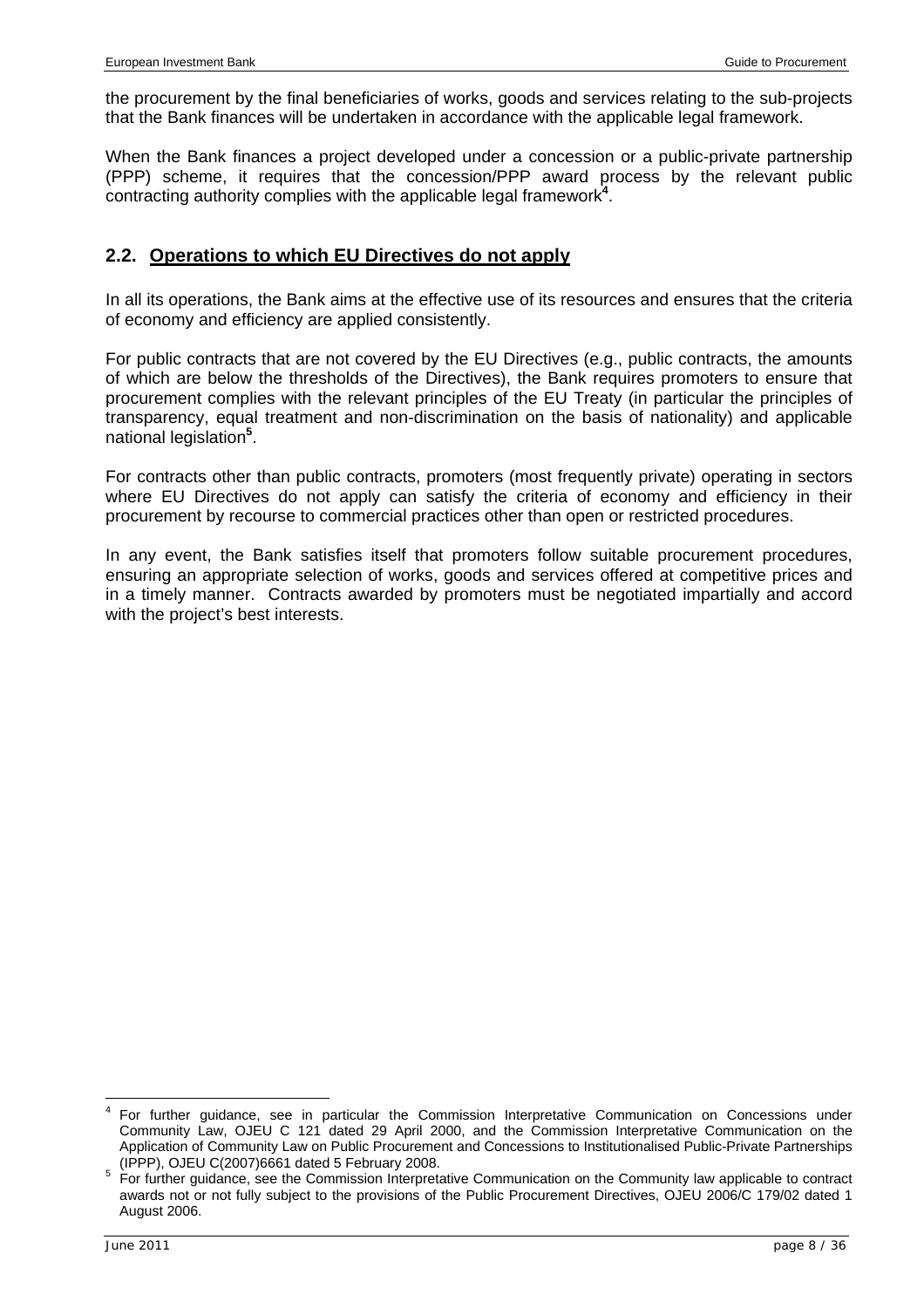# **3. OPERATIONS OUTSIDE THE EUROPEAN UNION**

#### **3.1. General**

The cooperation agreements and financial protocols agreed upon between the European Union and countries outside the EU lay down the conditions under which the Bank can mount operations either in the form of loans from its own resources (originating mainly from the Bank's borrowings on capital markets) or under resources from third parties managed by the Bank on behalf of the Commission or the Member States. In all cases, the Bank requires that the main mechanisms of the EU Directives on procurement, as described in Sub-section 1.1, be followed, with the necessary procedural adaptations.

Candidate and Potential Candidate Countries are progressively incorporating EU Directives in their legislation. In this Guide, they fall under chapter 3, Operations Outside the European Union, until the deadline when they are committed to applying the EU Directives on procurement as agreed during their negotiations with the EU to the extent that they have transposed these Directives into their national legislation at that moment. Then they fall under chapter 2, Operations Inside the European Union.

#### **3.2. Eligibility of Providers of Works, Goods and Services**

#### **3.2.1. Financing from Own Resources**

In operations financed from the Bank's own resources (subsidized or non-subsidized), tenders are open to nationals of all countries. However there may be restrictions in the case of a joint cofinancing (see article 3.2.3 below).

#### **3.2.2. Financing under Resources from Third Parties**

Tenders financed by funds made available under the Investment Facility created by the Cotonou Agreement (ACP-EU Partnership Agreement, signed in Cotonou on 23 June 2000) are open to nationals of all countries.

In other cases of financing a contract under resources from third parties (or from a combination of the Bank's own resources and resources from third parties), eligibility of tenderers, goods and services is governed by the rules applicable to the corresponding financing instrument. These rules are summarised in **Annex 4**.

#### **3.2.3. Co-financing from Own Resources**

The Bank may co-finance projects with other financial instruments and institutions, particularly some instruments of the European Commission, the World Bank Group (IBRD, IDA and IFC), regional development banks such as the European Bank for Reconstruction and Development (EBRD), the African Development Bank (AfDB), the Asian Development Bank (AsDB), the Inter-American Development Bank (IDB), as well as bilateral aid agencies of EU countries and various banks from other countries, etc.

Such co-financing can be arranged on a joint or parallel basis: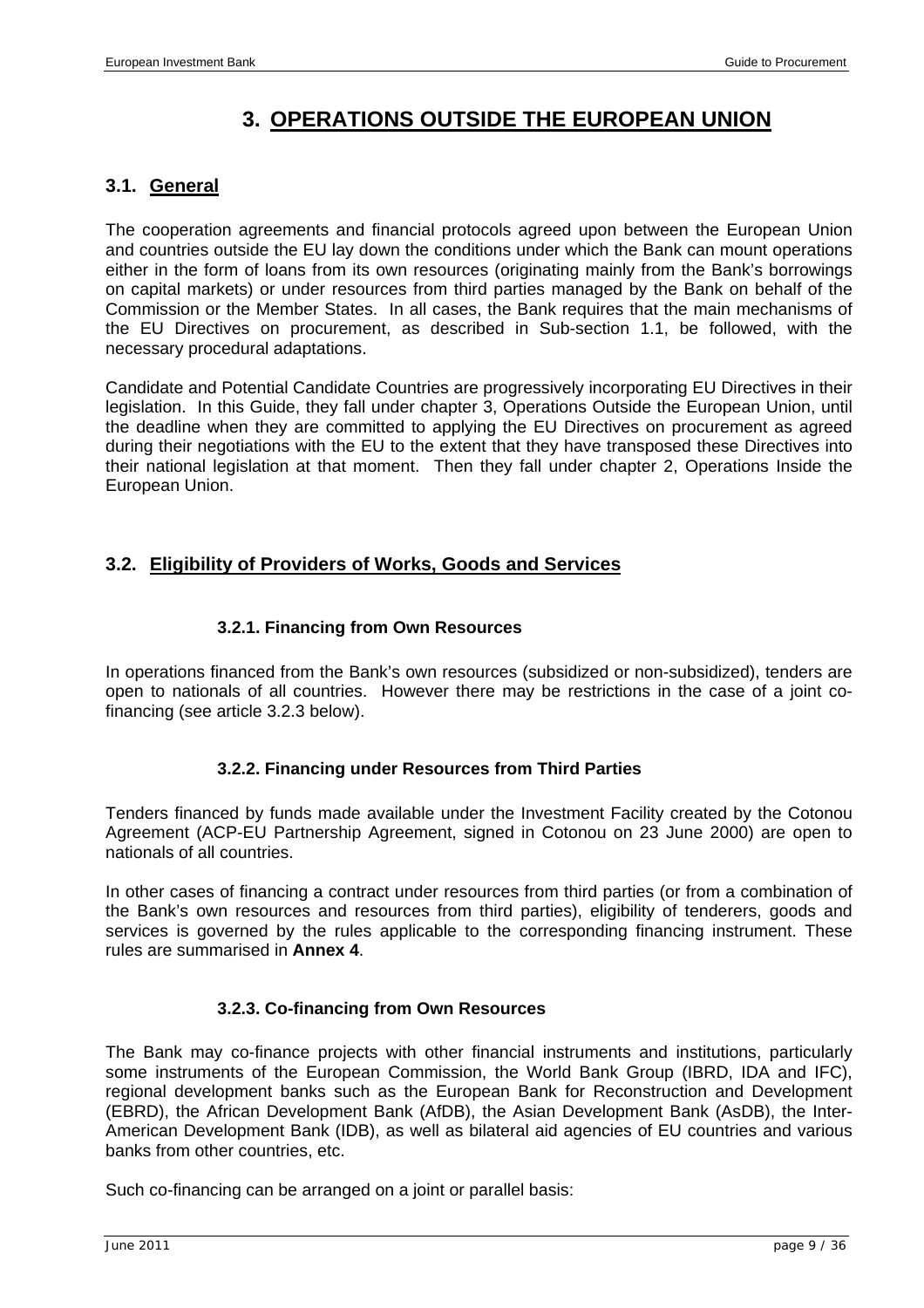- in **joint co-financing**, two separate financiers, who may have different eligibility rules with regard to the origin of works, goods and services, agree to finance the same contract. In this case, the Bank will make its participation conditional upon having the other co-financier open its eligibility as much as possible, but at least to all the works, goods and services originating from the European Union and the beneficiary country. In the case of a cofinancing with EU budgetary instruments, the eligibility is generally restricted to that of the EU instrument; and
- in **parallel co-financing**, each separate project component or contract is financed by a single financier. In this case, the procedures adopted by each co-financier apply to those components or contracts that it finances. The Bank's eligibility rules with regard to the origin of works, goods and services would therefore apply only to the Bank-financed components or contracts.

#### **3.3. Description of Procurement Procedures**

#### **3.3.1. General**

The procurement procedures for Bank's projects outside the Union are consistent with the provisions of the Bank's statute, the Treaty on the Functioning of the European Union, the abovementioned cooperation agreements and financial protocols, and the relevant decisions of the European Court of Justice.

The procedures are based on the following:

- the development objective entrusted to the Bank, and specifically the Bank's fundamental task to contribute, through its operations, to economic progress in the countries concerned, implying not only careful selection of projects but also, at the implementation stage, access to the appropriate technology at the most advantageous cost;
- the main mechanisms, procedures and rules incorporated in the relevant EU Directives, as appropriate to the specific operations and countries concerned; and
- the duty of the Bank, as the European Union's long-term financial institution, to ensure that the application of the rules on procurement gives companies from Member States an equitable chance of participating in the works and the provision of goods and services for implementing the project components that the Bank finances.

See **Annex 1** for a definition of specific procurement terms.

#### **3.3.2. International Procurement Procedures**

These procedures derive from the EU Directives as they may be amended from time to time:

• **Open procedures** allow all interested parties (contractors or suppliers as the case may be) to submit tenders. They involve strict requirements for international notification (including publication in the Official Journal of the European Union); clear and comprehensive tender documents; and fair and transparent tendering, evaluation and award practices.

Specific provisions applicable to open procedures, which reflect best international practices, are described in section 3.7.

• **Restricted procedures** provide that only those candidates invited by the promoter may submit tenders. They are similar to open procedures regarding the tendering stage (involving clear and comprehensive tender documents, and fair and transparent tendering, evaluation and award practices). The selection of candidates follows: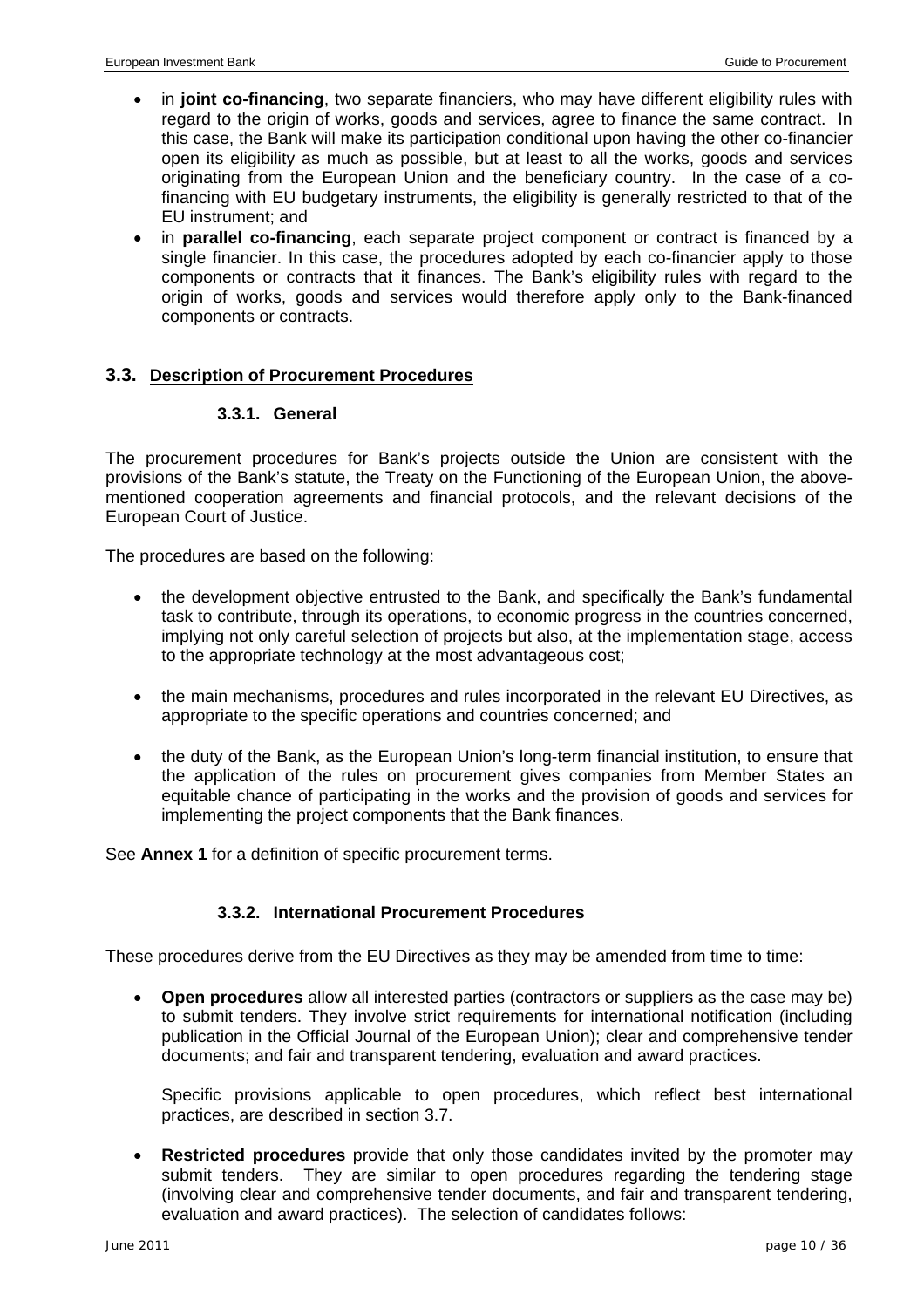- o either an international notification (including publication in the OJEU) and the list of candidates is prepared through a formal pre-qualification exercise;
- o or the list of candidates is established through a system of qualification of contractors and suppliers established and maintained through publication in the OJEU respecting the principles of fairness, transparency, and non-discrimination. The said list should not be closed for long periods and should be revised regularly to allow new actors to apply for qualification.
- **Competitive dialogue** is a procedure which may be used for particularly complex contracts, for which the promoter is not objectively able to prepare formal tender documents like in the open or restricted procedures. The contract notice must be published internationally (including in the OJEU). The promoter opens a dialogue with selected candidates in order to define the means best suited to satisfy his needs.
- **Negotiated procedures** allow promoters to consult candidates of their choice and negotiate the terms of the contract with one or more of them. The selection of candidates either follows an international notification (including publication in the OJEU), or is directly established by the promoter. In the latter case, the promoter, to the extent possible, should invite at least three qualified candidates from at least two different countries to negotiate.

#### **3.3.3. National Procurement Procedures**

For small contracts and particular works that, if within the EU, would not fall under the scope of the EU Directives, other procedures may be more appropriate:

- **National competitive bidding** (with publication only in the local press) follows the normal procedures of the country of the promoter. Tender documents are normally in the official language of the country; the national currency is generally used for the purposes of tendering and payments; and tender prices are normally inclusive of all applicable local duties and taxes.
- **Shopping** and **direct contracting** allow promoters to negotiate prices and other conditions with several local contractors or suppliers or only one of them.
- **Force account** (also called **direct labour**) is not really a procurement procedure since it consists of the carrying out of works using the promoter's own workforce and equipment. This may be the only practicable method for constructing some kinds of works, or providing the appropriate in-house services, such as basic design, R&D (research and development), etc.

#### **3.4. Selection of Procurement Procedures**

#### **3.4.1. Operations in the Public Sector**

Outside the EU, the Bank defines operations in the public sector as those carried out by:

- o in all cases: public authorities;
- o in addition, in the case of gas, heat, electricity, water, transport, exploration for or extraction of oil, gas, coal or other solid fuels, ports and airports, telecommunications, and postal services:
	- public undertakings operating in markets which are not liberalised, and
	- privately-owned entities that have been granted special or exclusive rights without a competitive process and operate in markets which are not liberalised.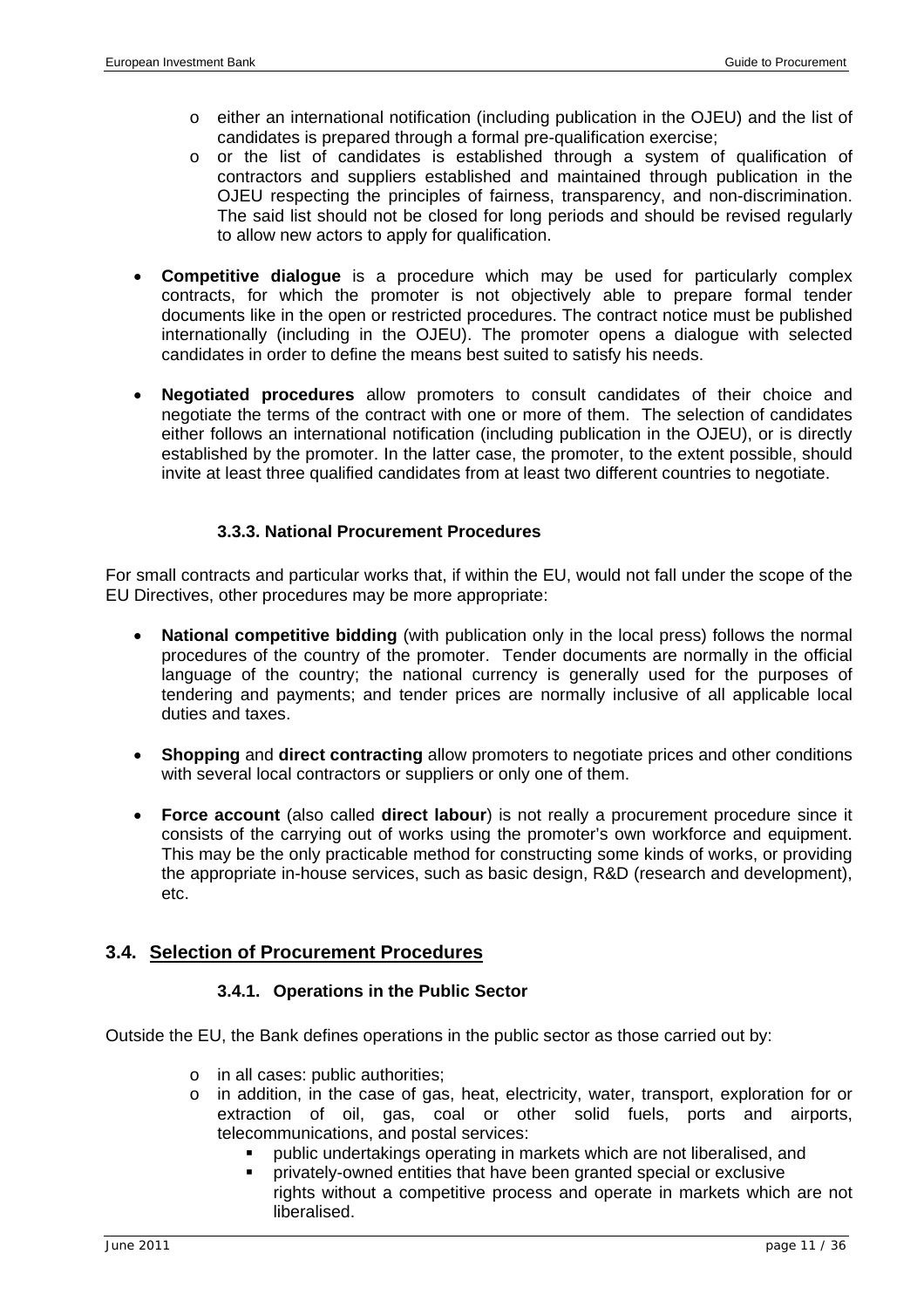A precise definition of the public sector is given in **Annex 5**.

All other operations are considered to belong to the private sector.

In order to ensure economy, efficiency, non-discrimination and transparency in procurement, the Bank requires that, in all appropriate cases, contracts in public sector operations are procured following open or restricted procedures with publication in the OJEU. Exceptions are only warranted on the grounds of special circumstances, relating to the nature of the project or the promoter, the estimated value of the contract, or other factors peculiar to the context of the project. In all cases, the procedures adopted must be fully justified by the promoter, acceptable to the Bank, in the best interest of the project, and consistent with the principles spelt out under article 3.3.1 above.

No proposed contract may be split up with the intention of evading the application of this Guide. In particular, splitting the works in several small contracts with the only purpose of favouring domestic contractors is not acceptable to the Bank, unless the promoter can prove that this would be more advantageous for the objectives of economy and efficiency of project implementation.

To these ends, the Bank requires promoters operating in the public sector to adopt appropriate procedures to procure works, goods and services (except consultancy services, for which procurement procedures are described in Section 4) consistent with the following principles:

- **Open procedures** with publication in the OJEU (and the international and national press) are the most common form of procurement for public contracts.
- **Restricted procedures** with publication in the OJEU (and the international and national press) are recommended for large or complex public contracts warranting pre-qualification of contractors or suppliers. In cases where a technical dialogue between the promoter and tenderers is useful, it is advisable to use the two-stage system described in **Annex 1**.
- **Competitive dialogue** with publication in the OJEU (and the international and national press) may be used for particularly complex contracts where the promoter is not objectively able to define the technical means capable of satisfying the needs or objectives, or is not able to specify the legal or financial make-up of the project.
- **Negotiated procedures** with publication in the OJEU (and the international and national press) may be used when:
	- o the nature of the works or services or the risks involved do not allow an overall pricing;
	- $\circ$  the intellectual or financial nature of the services do not allow to use the selection rules of open or restricted procedures or competitive dialogue; or
	- o the works are performed solely for purposes of research, testing or development.
- **Negotiated procedures** with the list of candidates directly established by the promoter may be used in exceptional cases where:
	- o there has been an unsatisfactory response to open or restricted tenders carried out in accordance with this Guide;
	- $\circ$  the extension of an existing contract, awarded in accordance with this Guide, for additional works, goods or services of a similar nature would clearly be economic and efficient and no advantage would be obtained by further competition;
	- o the extension of an existing contract, awarded in accordance with this Guide, is for procuring additional works, goods or services which cannot be technically or economically separated from the original contract without major inconvenience to the promoter;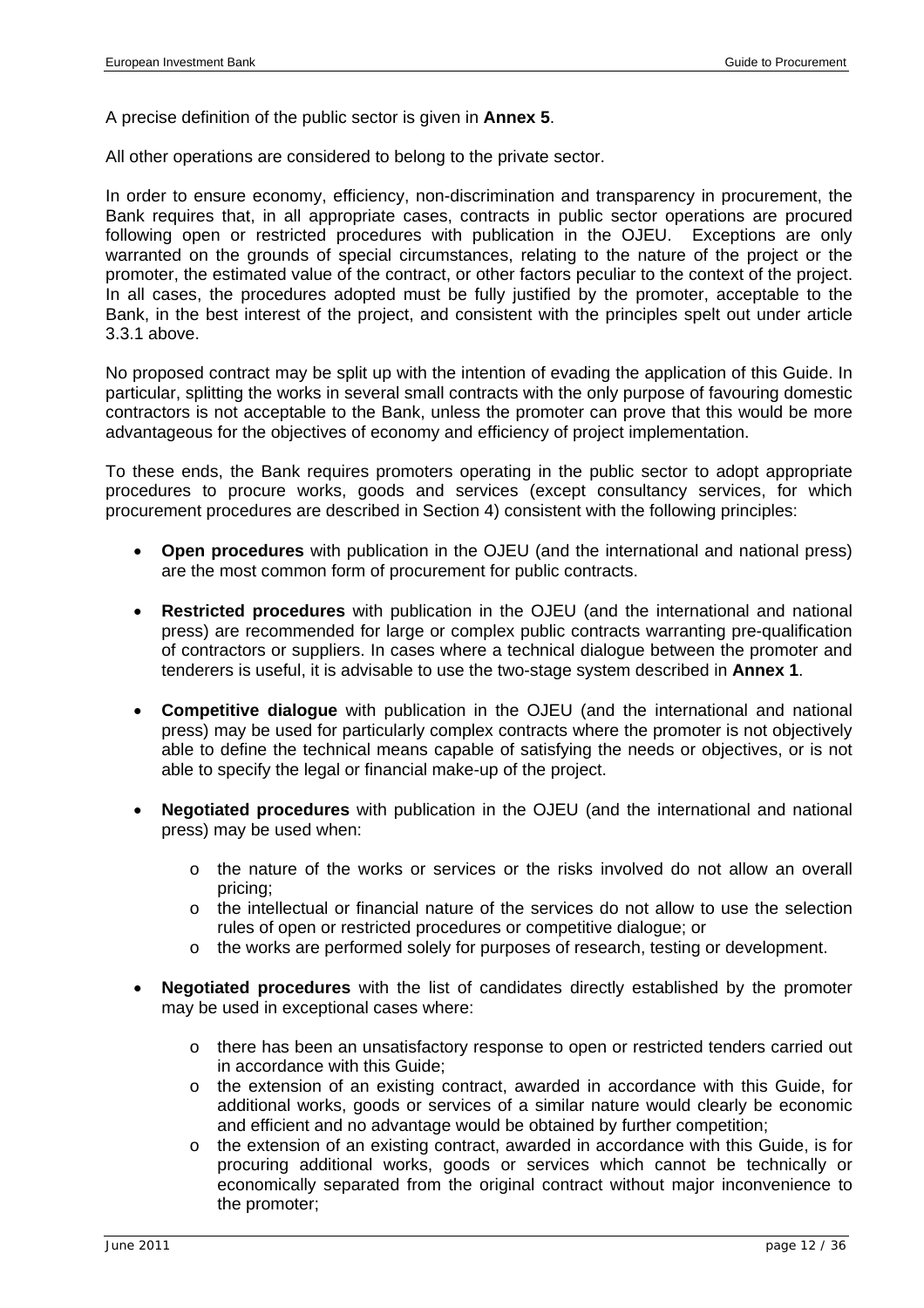- $\circ$  a product or service can only be provided by a limited number of suppliers because of exclusive capabilities or rights;
- $\circ$  standardisation with existing equipment is determined to be important and justified; or
- o it is a case of extreme urgency brought about by unforeseeable events.
- **National competitive bidding** may be appropriate for contracts, which, by their size, nature or scope, are unlikely to attract foreign competition. These circumstances occur when:
	- o the contract values are small;
	- o works are scattered geographically or spread over time;
	- o works are labour intensive; or
	- o the advantages of open or restricted procedures are clearly outweighed by the administrative or financial burden involved.
- **Shopping** is appropriate for procuring readily available off-the-shelf goods or standard specification commodities that are small in value; as much as possible, offers from at least three suppliers should be requested.
- **Direct contracting** may be justified if only one contractor or supplier can fulfil a contract in a satisfactory manner and at the most advantageous cost.
- **Force account** may be justified where:
	- o services involve the intellectual property of the promoter;
	- o quantities of work involved cannot be defined in advance;
	- o works are small and scattered or in remote locations;
	- $\circ$  works are required to be carried out without disrupting ongoing operations;
	- $\circ$  the promoter is clearly in a favourable situation to carry out the works at an attractive price (e.g. railway track laying); or
	- o there are emergencies requiring prompt action.

To be acceptable to the Bank, **national procedures** (covering national competitive bidding and shopping) must ensure economy, efficiency and transparency, and be broadly consistent with the principles underlying this Guide. If eligible foreign firms wish to participate in national procedures, they must be allowed to do so. The additional Bank requirement is that each tenderer or contract beneficiary must sign a Covenant of Integrity (see section 3.6 and **Annex 3**).

The threshold below which **national procedures** can be used will vary according to the nature of the project, the experience of the promoter and local conditions. The threshold will be agreed for each type of works, supply or services between the promoter and the Bank on a project-by-project basis. Except for consultancy services (see chapter 4), this threshold should not exceed: 5 million euro for works and 200,000 euro for goods and services, except electricity, gas, water and transport where it is 400,000 euro and telecommunications where it is 600,000 euro (all excluding the Value Added Tax, VAT, or equivalent direct taxes).

#### **3.4.2. Operations in the Private Sector**

Promoters operating in the private sector (i.e. outside the operations defined in **Annex 5**) normally satisfy the objectives of economy and efficiency by following established commercial practices. The Bank thus does not require that they follow the above public procurement procedures. For example, the less rigid, less costly and faster negotiated procedures (generally consisting of an international enquiry among a short-list of suppliers followed by negotiations) often prove to be more effective. Nevertheless, wherever appropriate, the Bank will encourage such promoters to publish a tender notice in the OJEU and adopt open or restricted procedures, particularly for large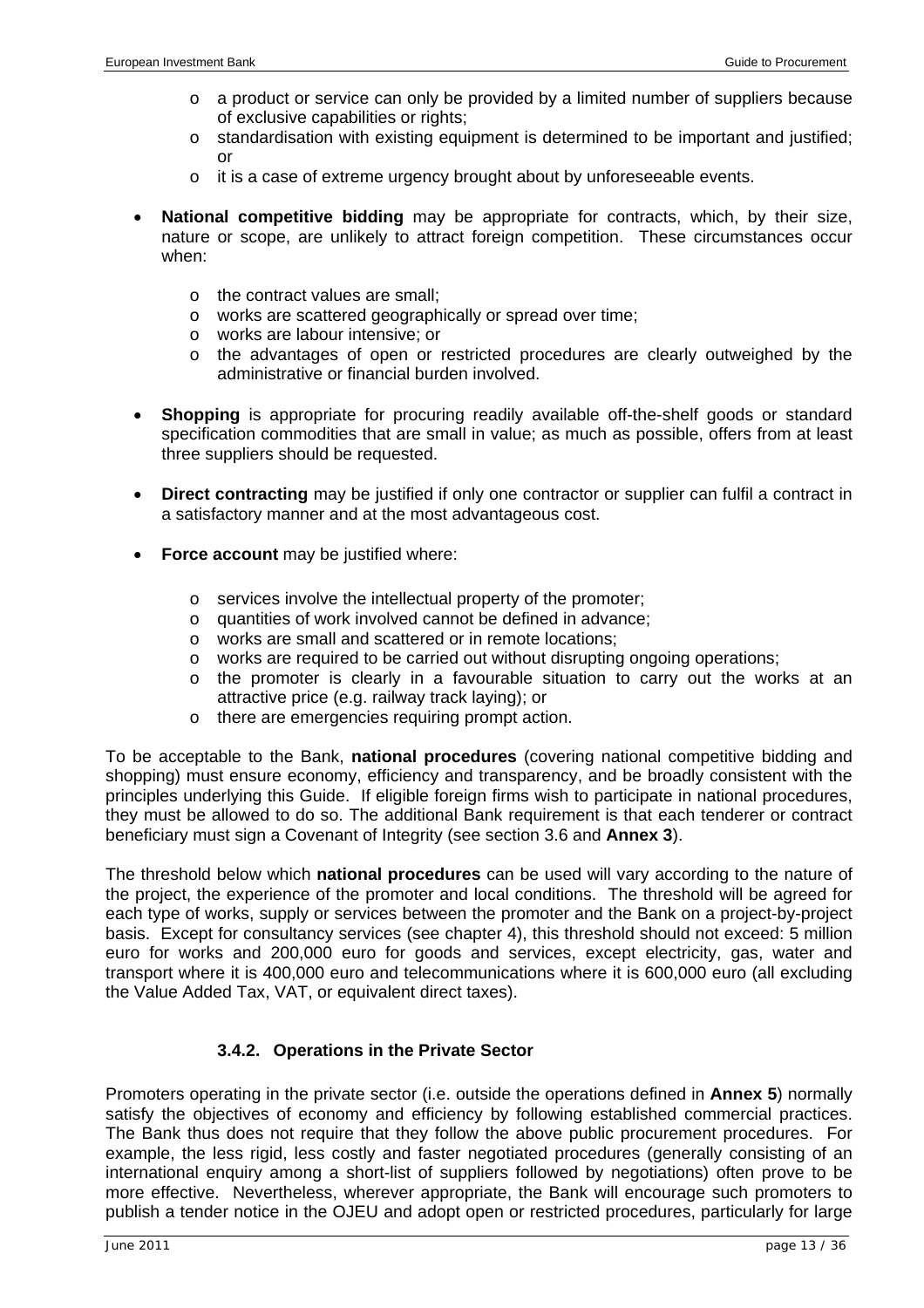contracts. In such cases it may be necessary to introduce appropriate safeguards to ensure that the legitimate confidentiality interests of the promoter and other commercial contracting parties are fully respected in the procurement process.

In any event, the Bank sees to it that promoters follow fair and transparent procurement procedures ensuring an appropriate selection of works, goods and services offered with an appropriate quality, at competitive prices and in a timely manner. The offer selected must be economically the most advantageous. Contracts awarded by promoters must be negotiated impartially and accord with the project's best interests. In this case, the Bank ensures that, as far as possible and depending on the magnitude of the contract, at least three qualified companies from at least two different countries are consulted. The Bank will also ensure that there is no discrimination on the basis of supplier's nationality.

If a company is a shareholder of the promoter (or the promoter is a shareholder of a company or if the promoter and a company have the same shareholders) and a contract is awarded by the promoter to this company (as contractor, manufacturer or otherwise) under a Bank-financed project, the Bank verifies that contract costs are in line with the initial estimates and with current market prices, and that the contractual conditions are fair and reasonable. The Bank will not finance works, goods or services for which the costs are considered to exceed market levels.

#### **3.4.3. Concession Operations**

Where the Bank is participating in financing a project developed under a BOT (Build, Operate, Transfer) or similar concession scheme which enjoys special or exclusive rights, or other state concession such as a recognized monopoly, the Bank's approach is as follows:

- If the concessionaire has been selected following a formal international tender procedure (which may include several stages but has been the subject of an adequate international publicity) acceptable to the Bank, and has explicit responsibility for carrying out the works and providing the services under his concession, the works, goods and services covered by the Bank's financing are considered by the Bank as operations in the private sector and can be procured according to the relevant provisions of this Guide.
- If the concessionaire has not been selected through a formal international tender procedure, but the Concession Agreement is considered by the Bank to be economically reasonable in terms of price, quality and risk-sharing, the Bank will review the selection process to check that the concession was awarded through a transparent process in line with the principles of the EU Treaty, implying that the three following criteria are met:
	- i) There was adequate international publicity to allow for international competition;
		- ii) The process was fair and non-discriminatory; and
		- iii) The process followed can be traced.

If this is the case, the works, goods and services covered by the Bank's financing are also considered by the Bank as operations in the private sector and can be procured according to the relevant provisions of this Guide.

If the Concession Agreement is considered by the Bank to be economically reasonable in terms of price, quality and risk-sharing, but the review found that some of the above criteria are not fulfilled, the Bank may, on an exceptional basis, still consider supporting the project should it find that the project "added value"<sup>6</sup> is sufficiently strong to outweigh the deviations. In that case:

l

<sup>6</sup> The project "added value" encompasses the following three aspects: (i) the alignment of the project with the Bank's overall objectives and priorities; (ii) the quality and soundness of the project; and (iii) the EIB contribution to the project.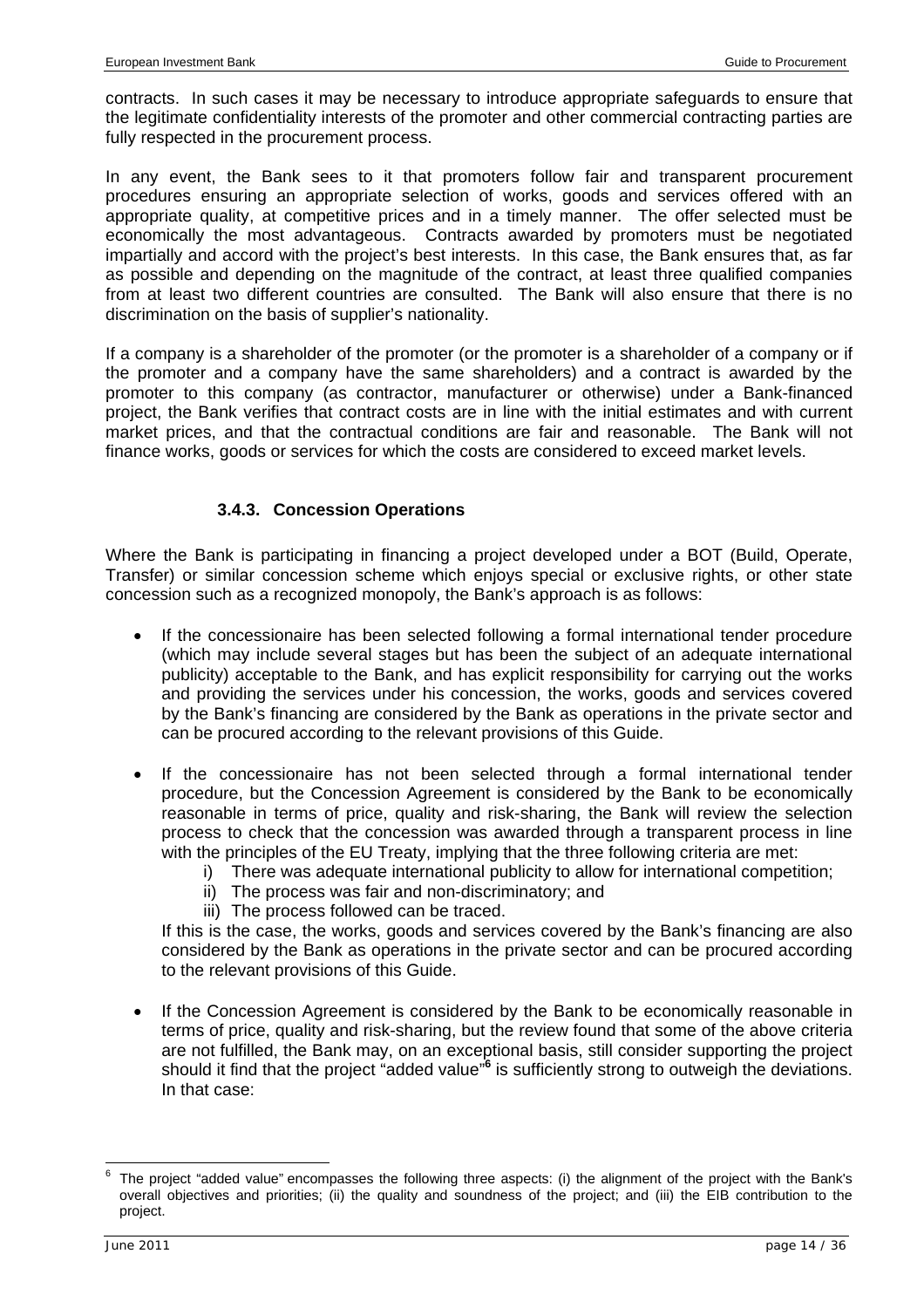- o In the areas of gas, heat, electricity, water, transport, exploration for or extraction of oil, gas, coal or other solid fuels, ports and airports, telecommunications, and postal services - if the concessionaire has been granted special and exclusive rights without a competitive process and operates in a market that is not liberalised**<sup>7</sup>** - the Bank will consider the works, goods and services covered by the Bank's financing as operations in the public sector, which have to be procured according to the relevant provisions of this Guide.
- o In other areas, notably when several concessionaires operate in a liberalised market, private procurement procedures may be accepted by the Bank on a caseby-case basis, depending on the degree of compliance with the three above criteria and taking into account the co-financing arrangements.

When private procurement procedures are accepted, the Bank will encourage the concessionaire to publish a General Notice in the OJEU regarding the part of his investment programme to be carried out outside his own organisation.

In the case of a Private Initiative in a Public-Private Partnership, also called "unsolicited proposal" (a private investor bears the entire cost of preparing a project which will then be put to international tender by the public promoter), the Bank may accept that this private investor benefit from limited compensation incentives in the tender procedure, provided that these incentives do not affect the transparency, fairness and competitiveness of the tender process.

#### **3.4.4. Specific Operations**

- **Framework Loans**: when the Bank finances multi-scheme operations where the details of all sub-projects are not known at appraisal, it requires the Promoter to ensure that the procurement of works, goods and services relating to the sub-projects that the Bank finances will be undertaken in accordance with the provisions of this Guide.
- **Intermediated loans** (case of **Global Loans** and **Mid-Cap Loans)**: when the Bank makes a loan to an intermediary institution (usually a financial institution providing loans to small and medium-scale enterprises), it requires such intermediary to take all the requisite measures to ensure that the procurement by the final beneficiaries of works, goods and services relating to the sub-projects which the Bank finances is the most economicallyadvantageous option, following appropriate procedures in view of the circumstances and the local legislation. When open or restricted procedures are involved, these must be undertaken in line with the provisions of this Guide.
- **Share capital operations:** in certain regions outside the EU, the Bank may finance the share capital of a public or private company. In this case, the Bank agrees with the promoter on which particular contracts its financing will be disbursed, and requires that the promoter follow procurement procedures in the same fashion as for the direct financing of projects. However, in case of a purely financial assistance (such as the strengthening of a company's capital), where there is no directly associated procurement of works, goods and services, the above does not apply.
- **Loans guaranteed under the Investment Facility (Cotonou Agreement)**: if the Bank guarantees the repayment of a loan made by another lender, the works, goods and services financed under the said loan must be purchased following procedures which ensure transparency of the procurement process, fairness with regard to the tenderers, and selection of the economically most advantageous offer along the principles of articles 3.4.1 and 3.4.2 above. The Bank may request that the competition be opened to an adequate number of suppliers of works, goods or services (for example through an international advertisement of the Procurement Notice).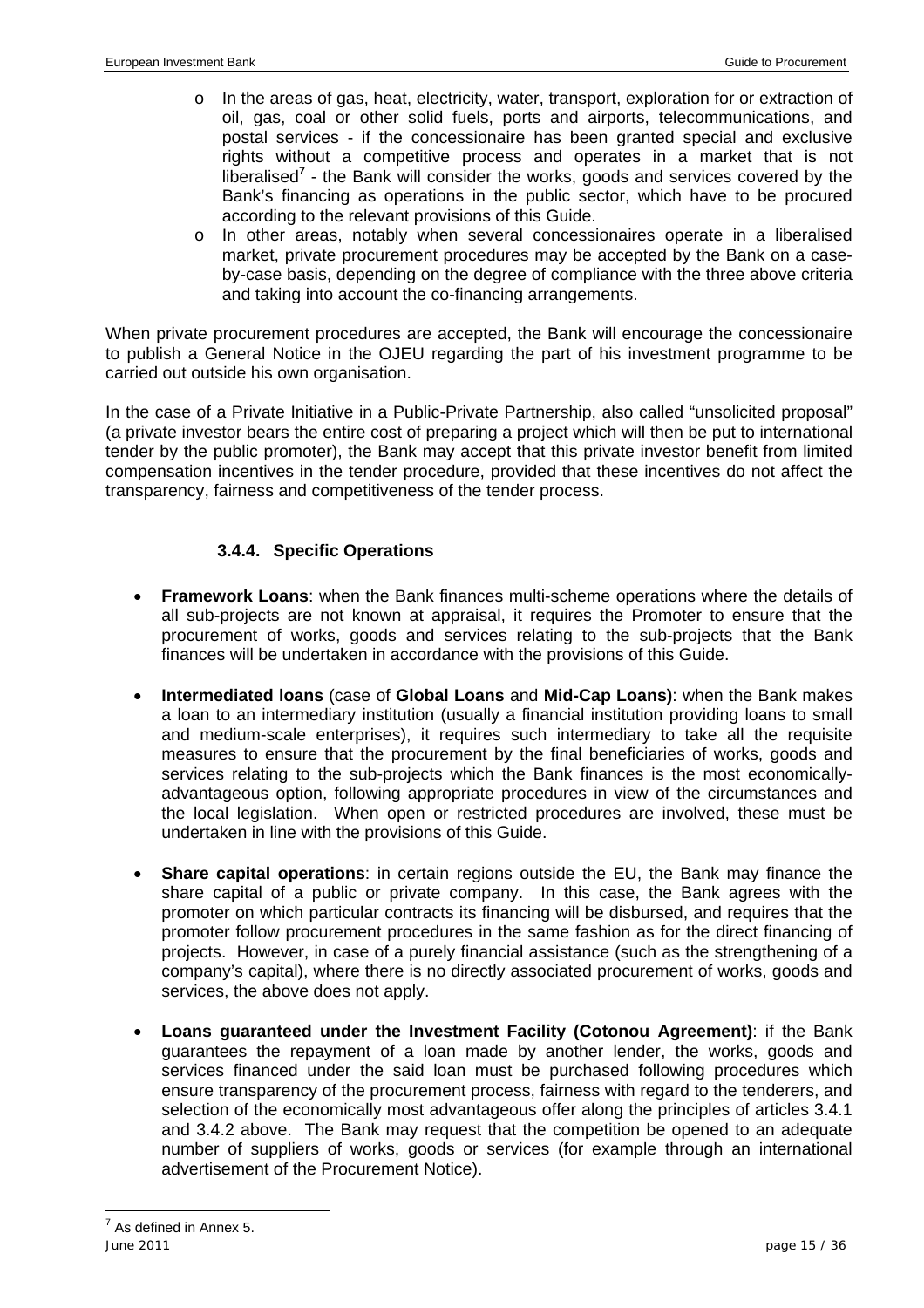#### **3.4.5. Specific Case of Joint Co-financing**

In the case of joint co-financing between Multi- or Bilateral Financial Institutions or other international organisations, procurement of jointly co-financed contracts may be carried out, with the agreement of the Bank, under the rules of another co-financing institution or organisation (the Co-financing Institution), as long as they meet the Bank's minimum requirements and standards:

- The Co-financing Institution opens its eligibility along the principles of section 3.2 above;
- Calls for tenders receive an adequate publicity to ensure wide international competition; and
- Procurement rules conform with internationally-accepted practices respecting the principles of non-discrimination of tenderers, fairness and transparency of the process, and contract award to the most economically advantageous offer.

In addition, the Bank may decide to entrust the Co-financing Institution to monitor the procurement of jointly co-financed contracts on its behalf.

Furthermore, the Bank may decide to entrust the Co-financing institution to appraise and/or monitor the project on its behalf. In such case, the Co-financing Institution is fully in charge of overseeing project procurement and applies its own rules to all the project components, provided the above principles are respected**<sup>8</sup>**.

#### **3.5. Bank Review of Procurement Decisions (for both public and private operations)**

During the project appraisal stage, the promoter must provide the Bank with information about a detailed procurement plan (choice of procedures appropriate for the project, timetable, technical specifications, publication of Procurement Notices, time allowed for the preparation of tenders, etc.).

In the case of international procurement procedures as defined in article 3.3.2, the Bank requests promoters to seek its concurrence for all major decisions regarding procurement and monitors the procurement process as follows:

- the Procurement Notice, the documents relating to the pre-qualification stage (if this takes place), and the tender documents must be sent to the Bank for information and possible comments before being published or given to potential tenderers;
- the pre-qualification of tenderers (if any), the evaluation of bids and the proposed decision on the award of contracts must obtain the non-objection from the Bank based on appropriate documents; and

In case there is no international procurement procedure, the promoter must obtain the nonobjection from the Bank for the procurement procedure chosen and the final selection of the tenderer on the basis of adequate justifications provided by the promoter.

The requirements covering the review by the Bank of procurement decisions are outlined in **Annex 2**.

l

**<sup>8</sup>** In the specific case of projects outside the EU under the "Mutual Reliance Initiative" between EIB, AFD and KfW, one of the three co-financing partners, called the Lead Institution, is entrusted by the two others to appraise and/or monitor the project on their behalf. In such case, the Lead Institution is fully in charge of overseeing project procurement and applies its own rules as agreed with the EIB.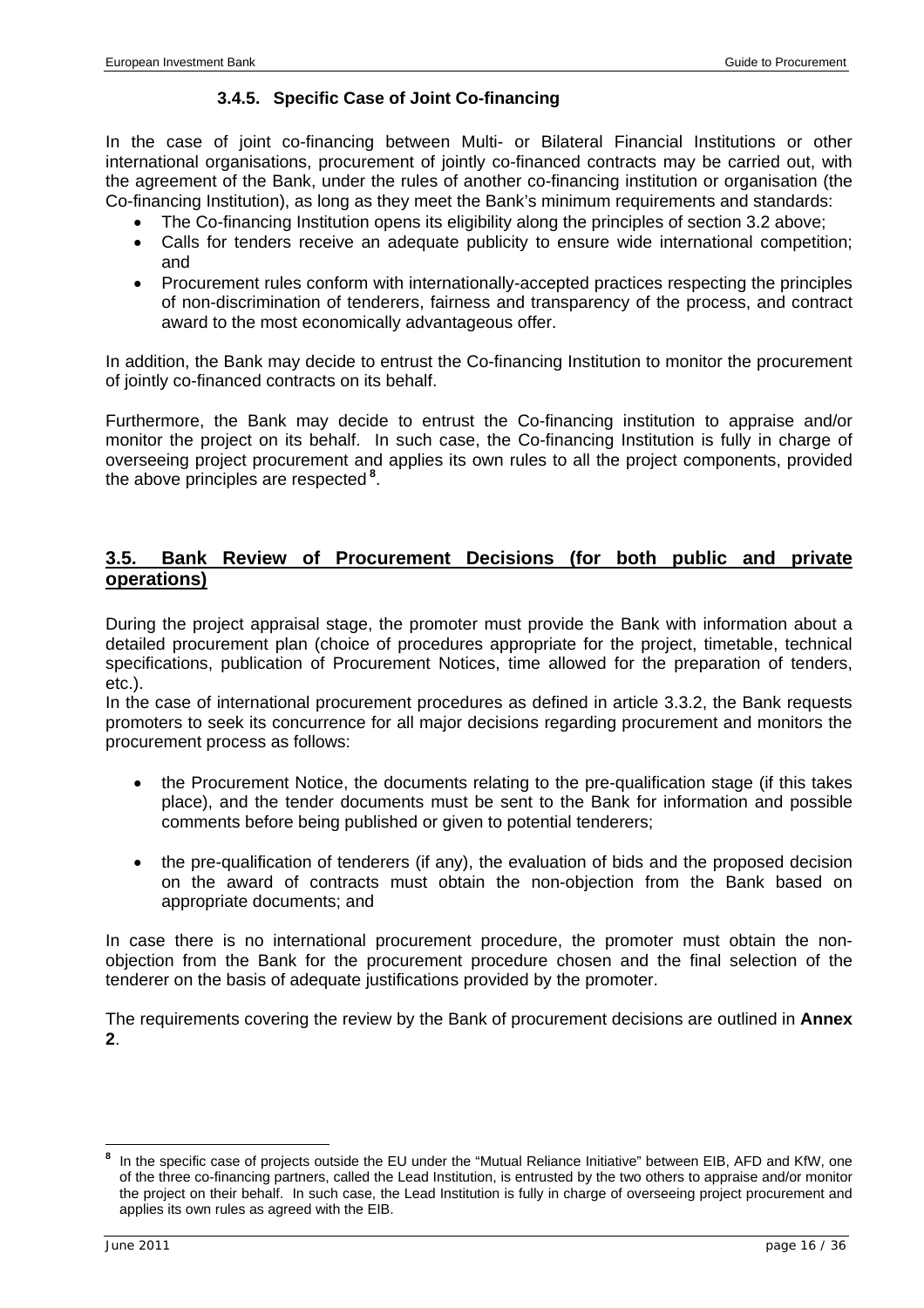#### **3.6. Prohibited Conduct - Covenant of Integrity**

As noted in section 1.4, the Bank is committed to ensuring that its loans are used for the purposes intended and its operations are free from prohibited conduct (including but not limited to, fraud, corruption, collusion, coercion and obstruction**<sup>9</sup>** , and money laundering and terrorist financing). In particular, in countries outside the EU, the Bank will, as a general rule, require that promoters insert in the tender documents (or in the contract in the case of a negotiated procedure) a clause that:

- requires any tenderer for works, goods or services, as a condition of admission to eligibility, to execute and attach to its tender a Covenant of Integrity in the form indicated in **Annex 3**; and
- grants the promoter, the Bank and auditors appointed by either of them, as well as any authority or European Union institution or body having competence under European Union law, the right of inspection of the records of the contractor, supplier or consultant in connection with any Bank-financed contract.

The requirement for a Covenant of Integrity may be waived for those private sector promoters who can satisfy the EIB that they have implemented anti-fraud standards at least equivalent to the Bank's policy.

#### **3.7. International Procurement Procedures**

#### **3.7.1. General Aspects**

As a general rule, the Bank requires public contracts to be awarded following open or restricted procedures with publication of a Procurement Notice in the OJEU. Any exception must be justified by the promoter and approved by the Bank.

The various steps of the procurement procedure to be followed by the promoter are normally as indicated below:

- o publication of a Procurement Notice inviting tenders (or pre-qualification of tenderers) in the OJEU and other media with the indication that the Bank may finance the contract;
- o decision on the list of pre-qualified tenderers and notification to candidates (for restricted procedures);
- o dispatch of tender documents to potential tenderers;
- o receipt, public opening and evaluation of tenders;
- o award of contract, notification of the result to all other bidders, and publication of an Award Notice in the OJEU; and
- o implementation of the contract.

When following open or restricted procedures, promoters should apply the rules and incorporate the provisions set out below.

#### **3.7.2. Publication of the Procurement Notice**

The Bank requires the promoter to publish a Procurement Notice in the OJEU. If necessary, the Bank will assist in arranging such publication on behalf of the promoter.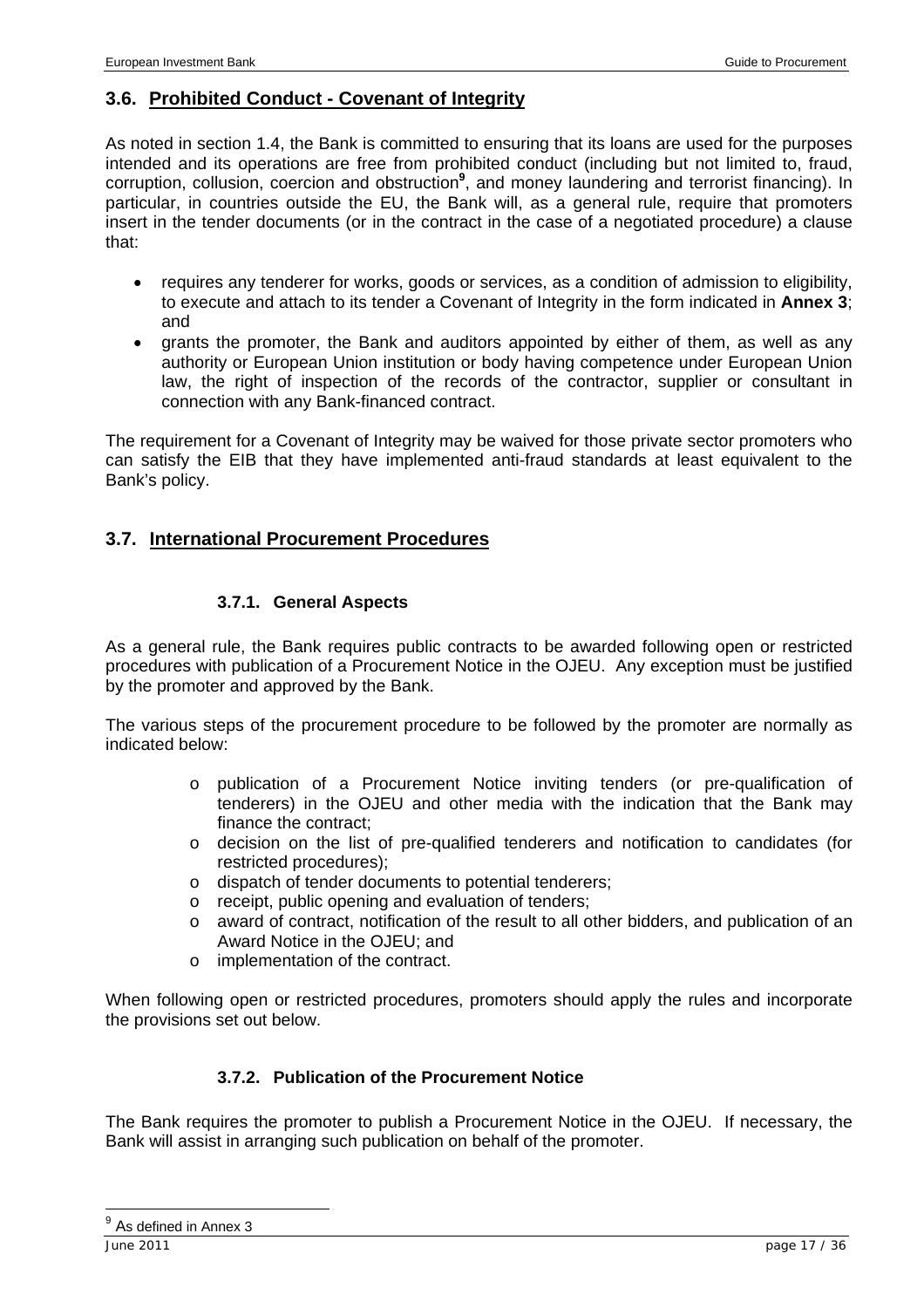In the case of a direct call for tenders without prior pre-qualification, the notice must mention at least (see standard form in **Annex 6**):

- o promoter's title, project's name and reference to the Bank's potential financing;
- o description of the works or nature of the supplies or services to be furnished;
- o projected timetable;
- o list of tender evaluation criteria in decreasing order of importance;
- o place where tender documents can be obtained;
- o final date for receipt of tenders; and
- o date and place of public opening of tenders.

The Bank also encourages the placing of Procurement Notices in other international media or local publications. In this case, these must appear not before but preferably at the same time as in the OJEU, and with the same conditions and wording.

Should the promoter already have started the tender procedure for a project component before the Bank's involvement, the Bank may still accept to finance this component in spite of the absence of publication in the OJEU, provided the promoter can demonstrate that the publicity of the tender has been sufficient to foster wide international competition.

#### **3.7.3. Pre-qualification in Restricted Procedures**

In restricted procedures, the promoter has to select those candidates that will be invited to submit tenders. The selection of the candidates must be carried out following a formal pre-qualification process open to all interested firms and advertised in the OJEU. Such pre-qualification exercise is usually necessary for large or complex contracts.

The pre-qualification factors, which should be referred to in the Procurement Notice and specified in the pre-qualification documents, should be based on the capability and resources of the prospective tenderers to perform the particular contract. Factors that are normally considered are the candidates':

- o experience and past performance on previous contracts;
- o capabilities with respect to personnel, equipment and construction or manufacturing facilities; and
- o financial position.

The promoter should inform all candidates of the pre-qualification decision, including a summary of the relevant reasons for that decision.

In all respects other than notification and selection of candidates through a pre-qualification process, restricted procedures are the same as open procedures.

#### **3.7.4. Tender Documents**

Promoters may use the conditions of contracts originating from their country's legislation, but they are encouraged to use internationally-recognised standard procurement documentation such as those prepared by the World Bank (website www.worldbank.org, Projects & Operations / Procurement / see Index of Standard Bidding and Proposal Documents, or Procurement Policies and Procedures for guidance), and the FIDIC (Fédération Internationale des Ingénieurs-Conseils) documents that can be ordered at the FIDIC website www.fidic.org, provided that these are compatible with the provisions of this Guide.

Tender documents must be drafted in such a way as to permit wide international competition. They must also fully comply with the rules set out in this Guide.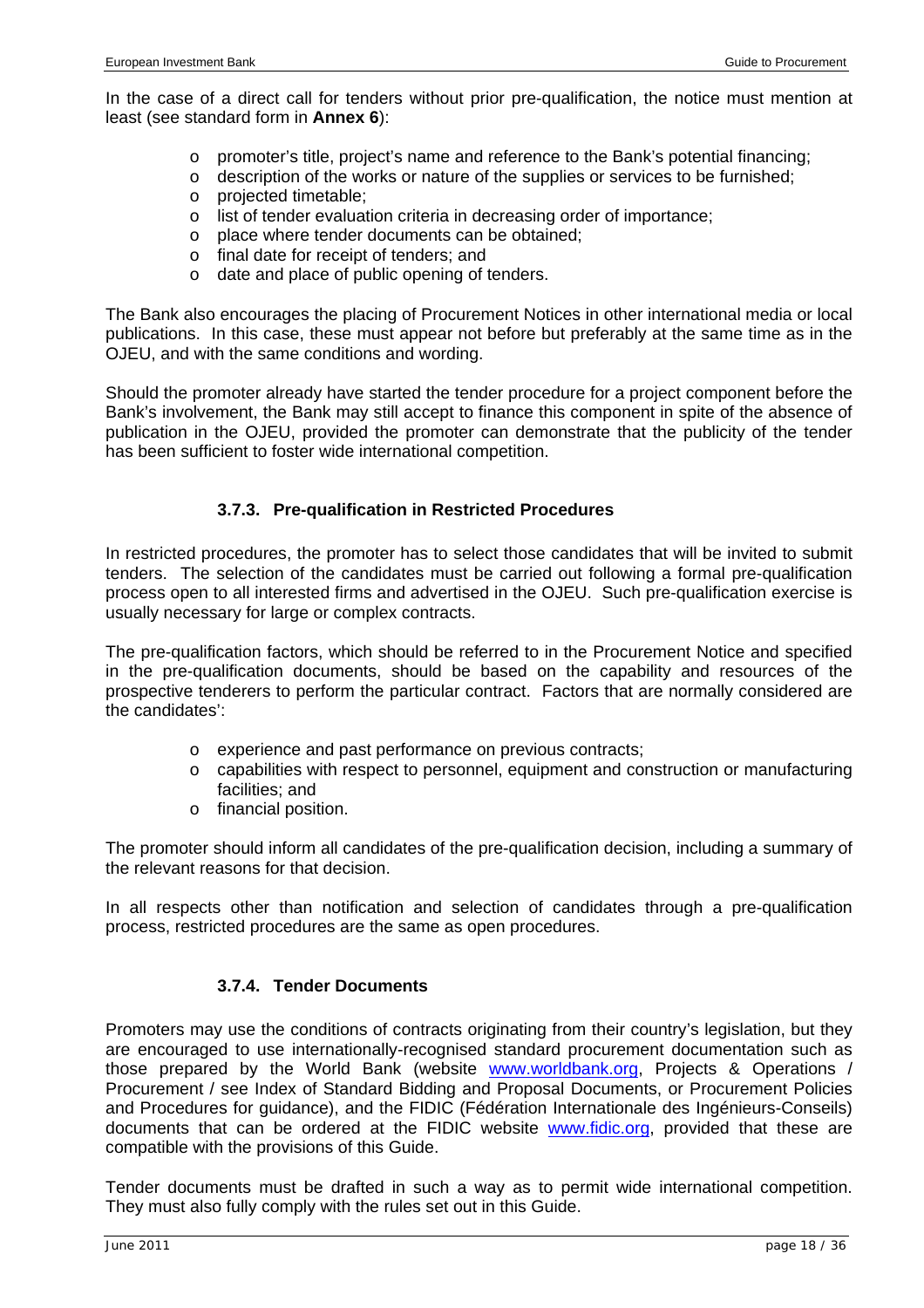The sale price of tender documents should be in line with the cost of their production and eventual shipment.

If any modifications to the tender documents are made during the tendering period, the promoter must send them to all tenderers and provide adequate time to respond.

Tender documents should include provisions dealing with the applicable law and the settlement of disputes. International commercial arbitration may have practical advantages and the Bank encourages promoters to use it as appropriate.

The time allowed for the preparation of tenders should depend on the magnitude and complexity of the contract. Normally, it should be at least six weeks from the time when tender documents are made available to potential tenderers. Where large works or complex items of equipment are involved, the period must be extended accordingly. In such case, the promoter is encouraged to organise explanatory briefings and on-site visits to make it easier for tenderers to understand the subject of the tender. If tenderers raise specific questions on the tender documents, the promoter must answer them within a week. In any event, all tenderers must be treated equally and fairly.

The tender documents should include a statement to the effect that tenderers should alert the promoter in writing, with a copy to the Bank, in case they should consider that certain clauses or technical specifications of the tender documents might limit international competition or introduce an unfair advantage to some tenderers.

#### **3.7.5. Language**

The Procurement Notice, pre-qualification documents (if any), tender documents, and the tender evaluation report should be prepared in one of the official languages of the European Union (preferably in English or French).

In specific cases, the original tender documents may be drawn up in the language of the country (which may also be adopted as the legally binding version in the event of litigation), with the proviso that the promoter prepares and makes available to the Bank and the tenderers a certified translation of the main parts of the tender documents. All correspondence and discussions with the foreign tenderers and the Bank relating to the tender must use the EU language utilised for translating the tender documents. Tenderers should be allowed to tender in this EU language.

#### **3.7.6. Technical Specifications**

Promoters must use European Union or international standards and specifications such as those issued by the International Standard Organization, wherever these are applicable and appropriate, and apply them consistently across the tender documents. If particular standards, national or other, are adopted, the tender documents must state that standards guaranteeing a level of quality or performance equivalent or superior to those indicated will also be accepted. Reference to trademarks or other specific designations that would lead to discrimination between suppliers must be avoided. If such reference is necessary to explain the nature of the products required, the tender documents must specify that any other product of equal or superior quality or performance is acceptable.

#### **3.7.7. Tender Prices for Goods, Works and Services**

When a public promoter (or a private promoter exempted from import duties) calls a tender for the supply of goods, tender prices should be requested on the basis of CIF (port of destination), or CIP (place of destination) for all goods offered from abroad, and EXW (ex-works, ex-factory, or off-theshelf) for locally available or manufactured or assembled goods, including those previously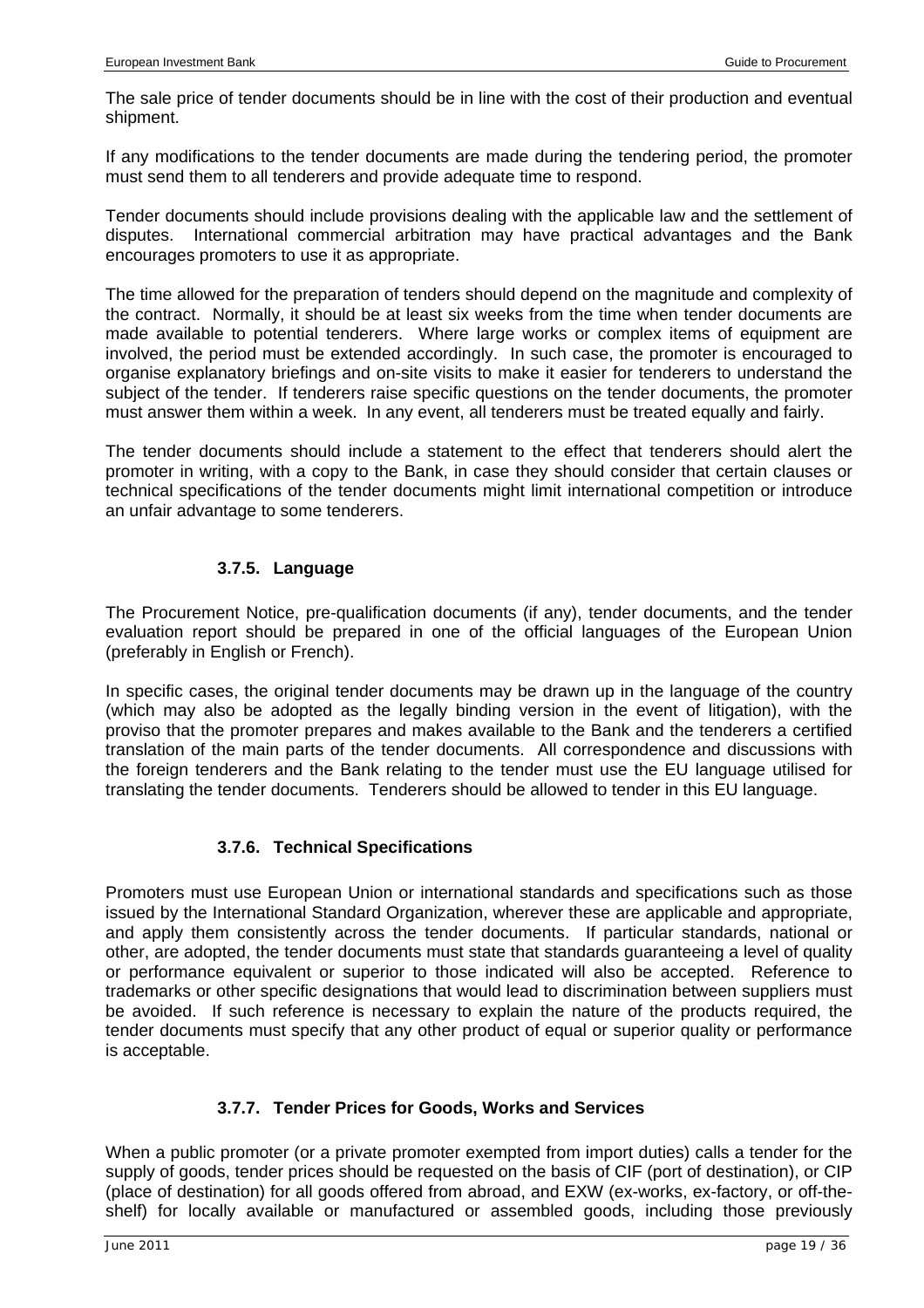imported. The evaluation for the supply of goods should exclude import duties and taxes payable on imported goods and the value added tax or similar taxes on locally supplied goods, but should include all costs associated with the supply, delivery, handling and insurance of the goods to the final destination.

Tender prices for works and services contracts to be substantially executed in the purchaser's country may be requested inclusive of all duties, taxes and other levies. The evaluation and comparison of tenders will be on this basis and the selected contractor would be responsible for all duties, taxes and levies in the performance of the contract.

#### **3.7.8. Currency**

Promoters may wish to restrict, with the agreement of the Bank, the tender currency to a specific, internationally tradable currency. Otherwise, tenderers should be allowed to express their tenders in any currency traded internationally, or a combination of these for the foreign exchange component of the contract, but must accept to be paid in local currency for the local component of the contract. In this case, tenderers must justify the percentage of foreign exchange that they request in their tender.

Payments under the contract shall be made in the currency or currencies in which the selected tender is expressed. When the tender price is required to be stated in a single currency, but the tenderer has requested payment in other currencies expressed as a percentage of the tender price, the exchange rates used for purposes of payments shall be those specified by the tenderer in the tender, so as to ensure that the value of the various portions of the tender (in other currencies) is maintained without loss or gain. The tender documents must include clear provisions for price escalation, if any.

For the purpose of tender evaluation and comparison, tender prices will be converted to a single currency, selected by the promoter, using the selling (exchange) rates for the currencies of the tender price quoted on an internationally-recognised currency exchange market (e.g. published in the Financial Times) for a date selected in advance and specified in the tender documents, provided that such date should not be earlier than 30 days prior to the date specified for the opening of the tenders**<sup>10</sup>**.

#### **3.7.9. Local Preference for Goods**

Except for operations in Candidate Countries, Borrowers may grant a 15% margin of preference for goods manufactured or produced in the country (defined as having at least a 30% local content ex-factory). Bidding documents must clearly indicate such preference. The comparison is then made between the price (net of taxes and duties at the place of delivery) of the imported good increased by 15% and the price (net of the value added tax or similar taxes) at the place of delivery of the locally manufactured good. The Bank does not allow for preference to be given to works (even if they include the supply of goods) or services originating in the beneficiary country.

l **<sup>10</sup>** The date should normally not be later than the original date prescribed in the tender documents for the expiry of the period of tender validity. However, where the payment provisions in the contract entail a few significant payments at specific predictable dates in the future (e.g. CIF supply contracts), the Promoter may wish to specify the use of quoted forward exchange rates for the estimated dates of the payments for the evaluation, and enter into forward currency contracts for these payments at the time of award, in order to hedge the risks of currency fluctuations. The forward dates and the currency exchange market to be used must be clearly specified in the tender documents.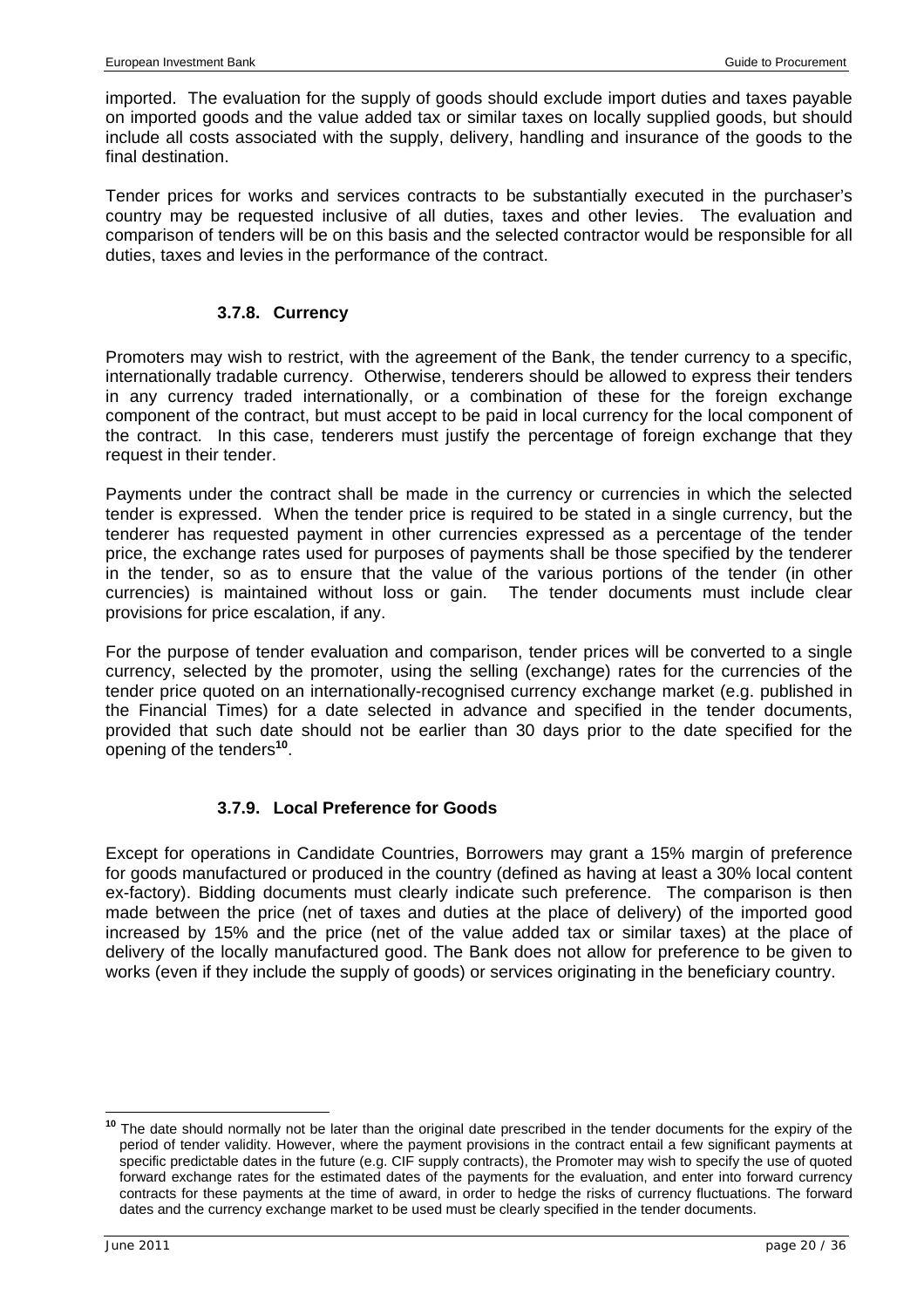#### **3.7.10. Tender Evaluation Criteria**

The tender evaluation may be based on:

- either the lowest price of the compliant and technically responsive tenders; or
- the most economically advantageous tender, applying a number of criteria adapted to the contract in question: e.g. price, payment terms, construction or delivery period, technical merit (proposed staff, equipment, construction method and planning, technical characteristics, etc.), environmental characteristics, technical compatibility with other equipment, availability of service and spare parts, operating costs, maintenance costs, etc.

The evaluation criteria selected must be indicated in the Procurement Notice and quantified in the tender documents. The evaluation criteria specified in the tender documents must be applied in whole, without omission or addition, in the evaluation of tenders. In case no criterion should be indicated, the lowest price only will apply.

Exceptionally, the tender documents may specifically request the tenderers to submit financing proposals. In such case, the documents should include a clear methodology to evaluate them. In addition, the Bank recommends that tenderers also make a proposal without financing.

#### **3.7.11. Opening of Tenders**

In public operations, tenders and associated documents must be opened in public, in the presence of representatives of the tenderers if they wish to attend, on a date and at a place indicated in the Procurement Notice or tender documents. Tenders arriving after the deadline for receipt are not to be opened.

At the opening of tenders, the name of the tenderers and the amount of each tender, including special conditions, rebates and variants if permitted, must be read out aloud and recorded in the minutes of the tender opening. A copy of these minutes must be appended to the tender evaluation report sent to the Bank.

#### **3.7.12. Evaluation of Tenders**

The promoter or his representative must scrutinise the tenders for compliance and responsiveness, and correct all arithmetical errors. He must ask the tenderers for any clarification needed to assess the tenders, but no amendment to the substance of the tender or to the price can be accepted after the tender opening.

For large or complex contracts, it is advisable for the evaluation to proceed in two steps (technical then financial) called the two-envelope system and described in **Annex 1**.

Unsolicited financing offers should not be considered in the evaluation of tenders.

#### **3.7.13. Award and Signature of the Contract**

The promoter should inform all tenderers of the contract award decision, including a summary of the relevant reasons for that decision. To ensure that review procedures for effective remedies are available to any concerned tenderer, the contract should not be signed until the expiry of a reasonable time period from the date on which the contract award decision was sent to the tenderers.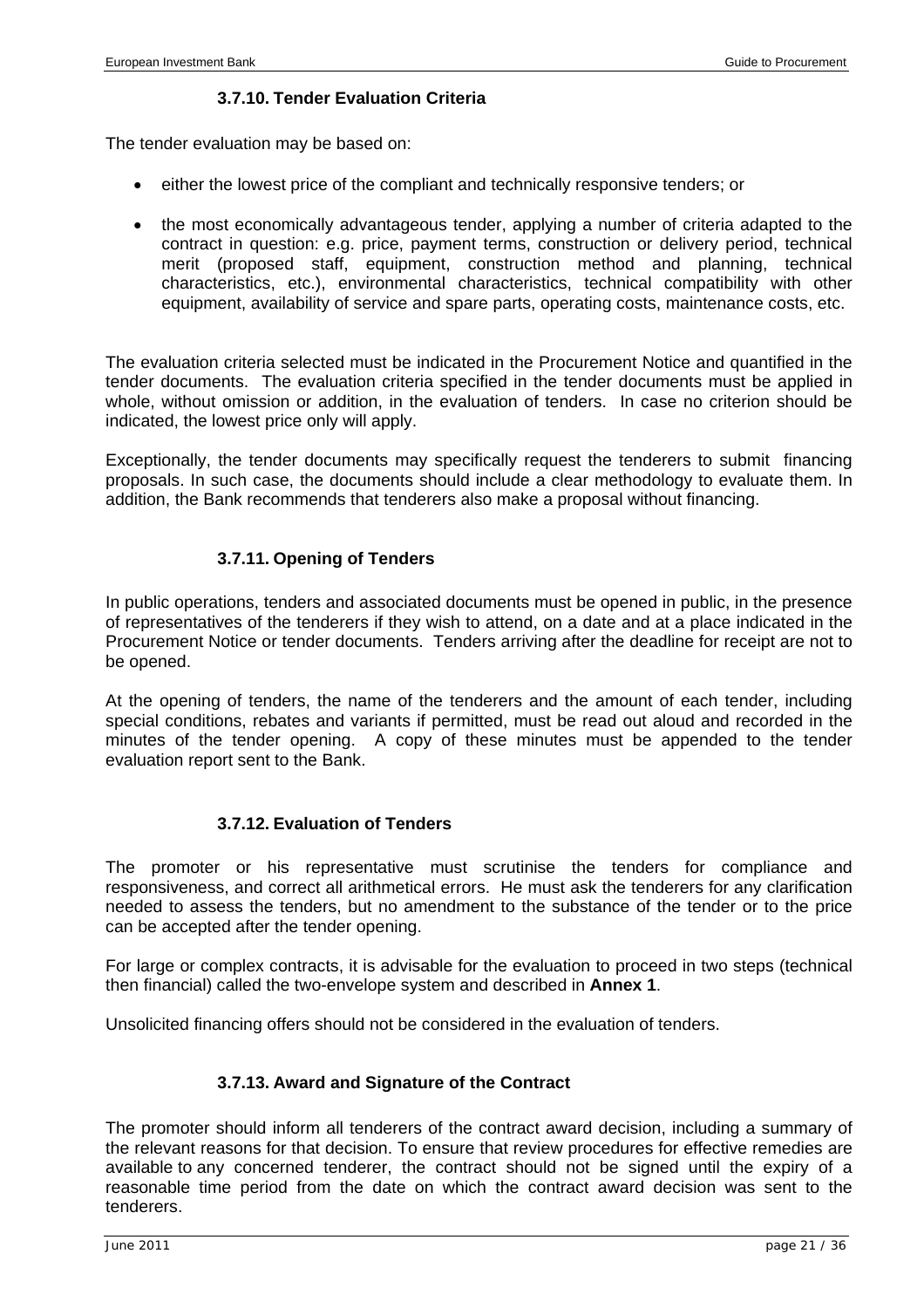#### **3.7.14. Award Notice**

Immediately after the signature of the contract, the promoter must publish an Award Notice in the OJEU. If necessary, the Bank will assist in arranging such publication on behalf of the promoter.

The Award Notice must include the following information (either in the title or in the text):

- o Project title and number;
- o Lot number and name;
- o Publication reference;
- o Publication date of the Procurement Notice;
- o Promoter's name;
- o Reference of the Bank's financing;
- o Contract value (only when price is the evaluation criterion);
- o Date of award of contract;
- o Number of bids received; and
- o Name and address of successful bidder.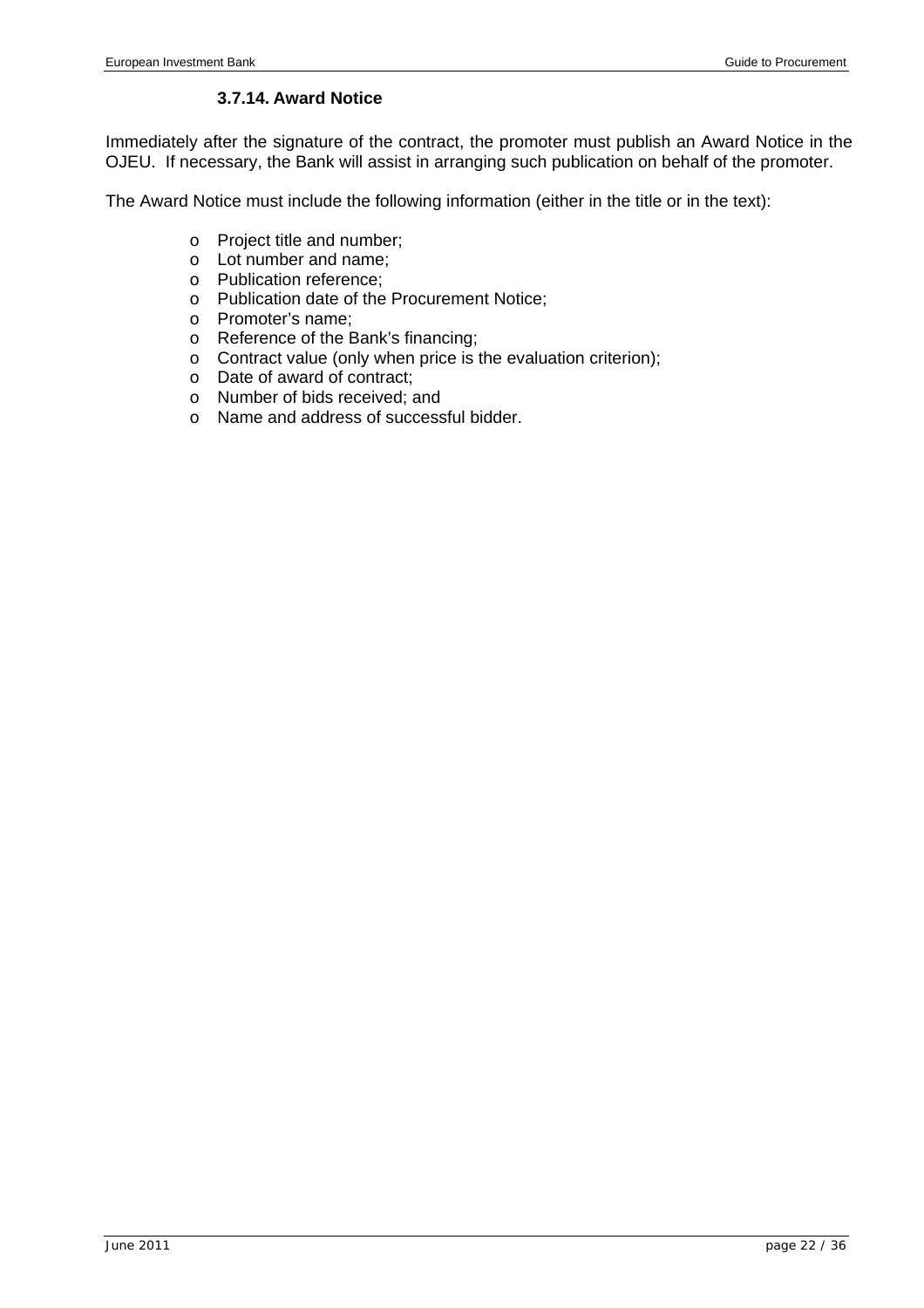# **4. CONSULTANCY SERVICES FINANCED BY THE BANK**

This chapter covers work undertaken by consultants in a project financed by the Bank, either through a loan or a grant. Section 3.6 – Prohibited Conduct - Covenant of Integrity, – fully applies to this chapter as well. Regarding Candidate and Potential Candidate Countries, the second paragraph of section 3.1 of this Guide defines whether their operations are considered Within or Outside the EU.

#### **4.1. Projects Located Within the European Union**

The rules applicable in this respect to the Bank's activities within the European Union are the relevant EU Directives.

#### **4.2. Projects Located Outside the European Union**

The provisions set out below are only valid for Bank operations in the public sector. The general provisions of article 3.4.2 are valid for consultancy services procured under Bank operations in the private sector.

The procedures for selecting consultants/experts and drawing up contracts governing their services must be transparent, and they must also ensure that the work is carried out in the most economically advantageous way, i.e. that the services are of appropriate quality, acquired at economic prices and performed in a timely manner.

The rules applying to Bank activities outside the European Union with respect to the selection of consultants are always guided by the spirit of the EU Directive applicable for similar services within the Union, with the requisite adjustments to take account of the specific conditions relating to the Bank's operations outside the Union.

#### **4.2.1. Description of Procedures**

The various procurement procedures are described below:

- Open procedures: international call for proposals (at least via the OJEU, and additionally the press and other media), allowing any consultant or expert interested to submit a proposal for the services required.
- Restricted procedures: call for proposals on the basis of a list that allows only consultants/experts invited by the promoter to submit a bid. The list of pre-qualified candidates must be drawn up by means of an international call for expression of interest open to all consultants and advertised at least in the OJEU. The Bank finds that this procedure is more efficient than the open procedure above.
- Negotiated procedures with the list of candidates established directly by the promoter: analysis of proposals (technical and financial) from consultants/experts selected by the promoter and negotiation of final conditions with one or several of these. Promoters can establish a list of potential candidates (short-list) by using their experience, contacts and/or consultants register.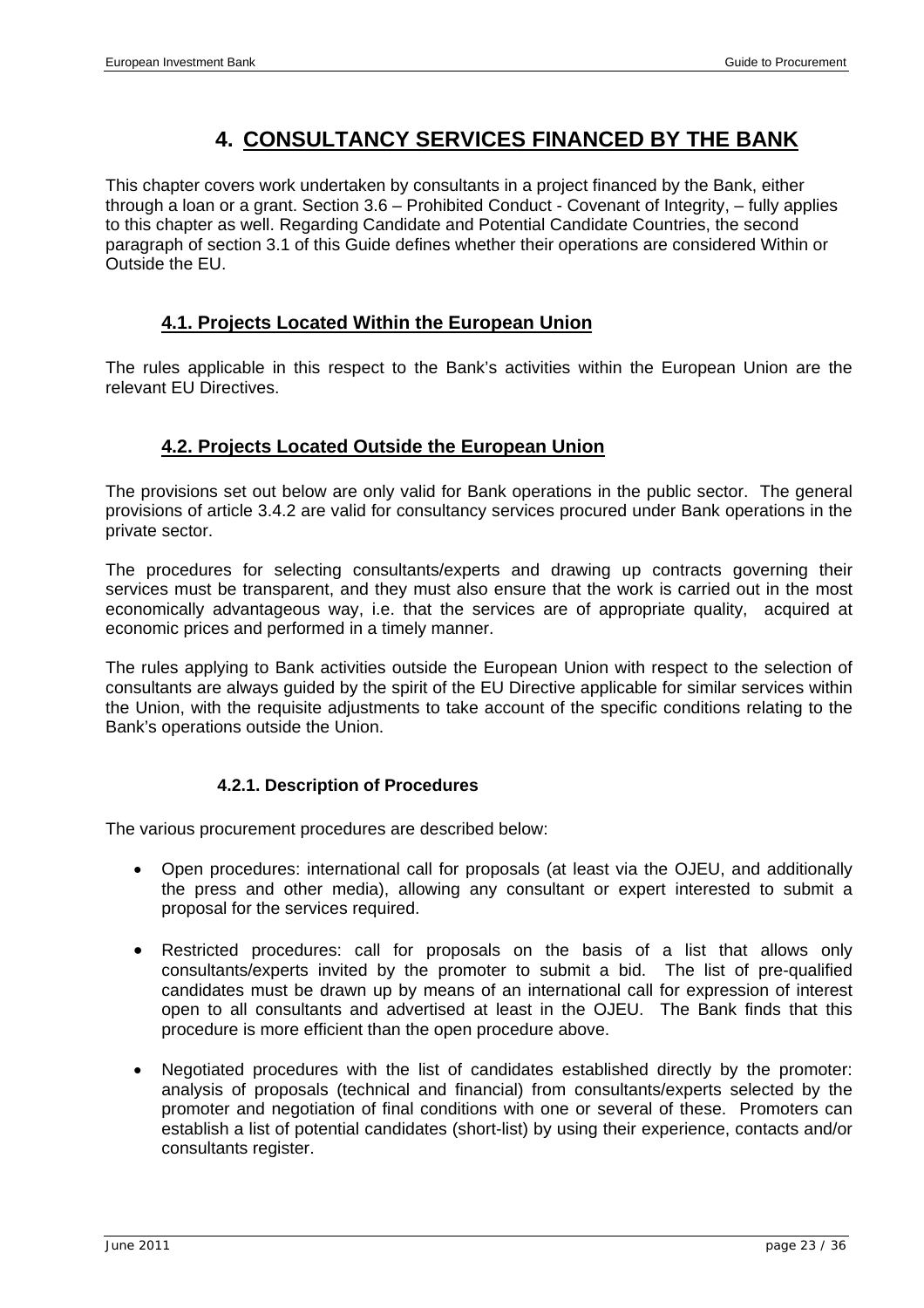#### **4.2.2. Selection of Procedures**

The procurement procedures to be adopted must conform to the following provisions:

- For an estimated amount of 200,000 euro (excluding VAT) or above (the contractual value taken into account is the supplier's total remuneration), the procedures applicable are:
	- o either open procedures with publication in the OJEU; or
	- o restricted procedures including an international call for expression of interest in the OJEU.
- For an estimated amount below 200,000 euro (excluding VAT), negotiated procedures with the list of a maximum of seven candidates drawn up on the basis of registers/research/recommendation and with the participation of at least three candidates of at least two different nationalities.
- Exceptions from the above procedures:

Promoters may find it necessary to contact fewer or only one candidate for the following reasons:

- $\circ$  the expertise sought is such that there are only a very few specialists in this field;
- $\circ$  the degree of urgency, duly justified, is such that there is no time for broader research;
- o confidentiality and/or continuity are required;
- o another procedure has already been conducted without producing any useful results; or
- o when a consultant has been or is involved in the early phases of the project, such as feasibility or design studies, and it has been established that continuity is necessary and no additional advantage would be gained from pursuing competitive procedures; this is one of the most common cases and provisions for such an extension should be envisaged in advance and included in the original terms of reference and contract, which preferably should have been awarded following a competitive procedure.

A single reason or a combination of reasons are possible but must always be clearly justified by the promoter and received a prior non-objection from the Bank.

In the case of a contract estimated to be below 50,000 euro, the Bank may accept a contract negotiated with only one company or individual in order to speed up project preparation or implementation.

#### **4.2.3. Evaluation of Consultants Proposals**

The evaluation of proposals is based on a series of factors that must be specified, with their respective weights, in the request for proposals issued to consultants. Indicative factors are:

- o consultant's specific experience;
- o understanding of the terms of reference and scope of the services;
- o methodology proposed for the services;
- o qualification and experience of key personnel included to render the services;
- o international, regional and local experience; and
- o proposed work programme.

Depending on the characteristics of the task to be performed, price may be considered as a factor, but it should have a lower weight than the other factors as a whole. In certain circumstances, the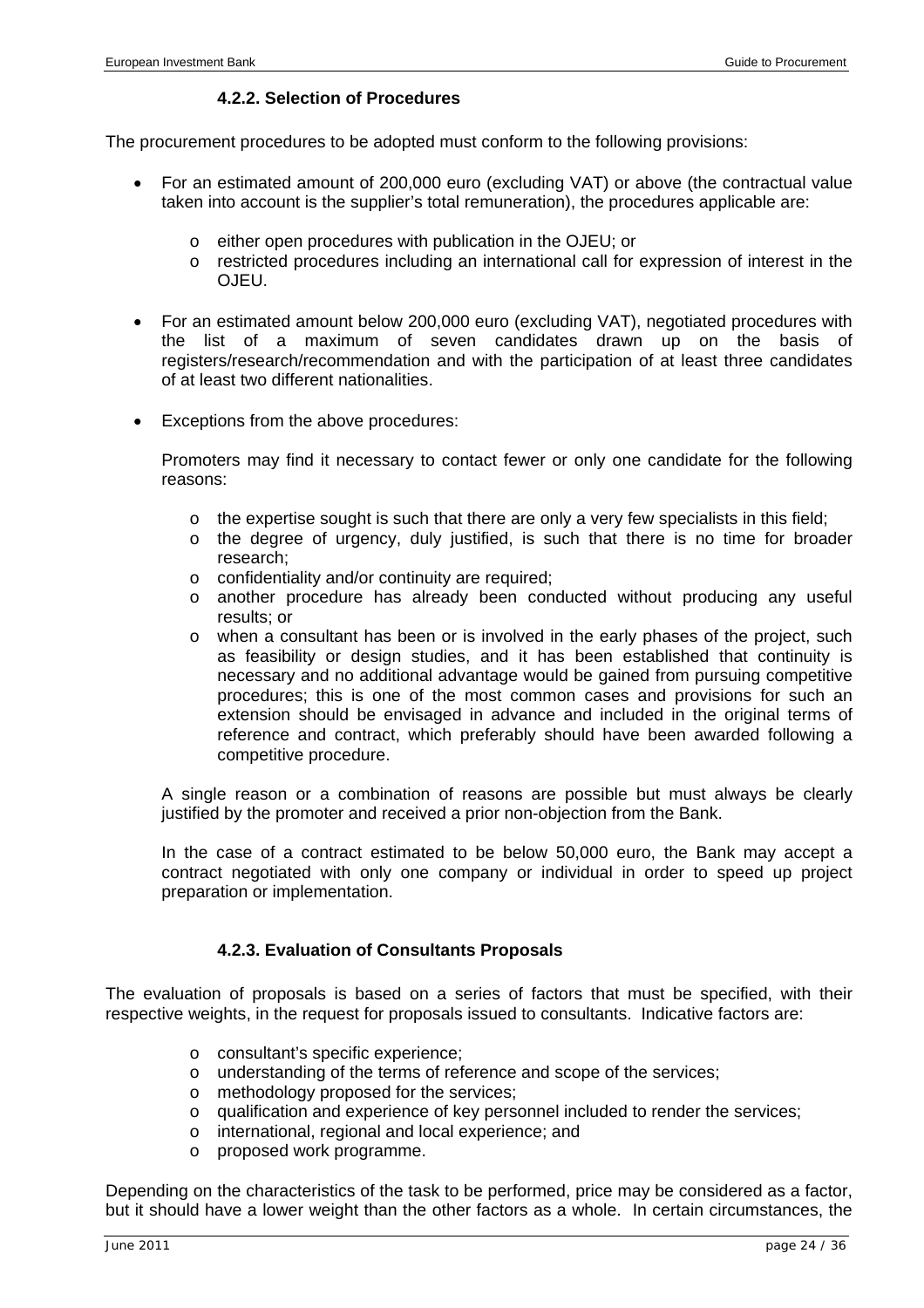most efficient way of integrating the price factor in the tender is to indicate the available budget for the services in the request for consultant's proposals, and require that this budget should not be exceeded if the consultant's offer is to be considered.

The promoter's evaluation report must be submitted to the Bank for its non-objection of the proposed award.

#### **4.2.4. Management of the Contract**

In common with other contracts awarded within the context of projects financed by the Bank, the promoter is fully responsible for supervising and managing the consultant's services.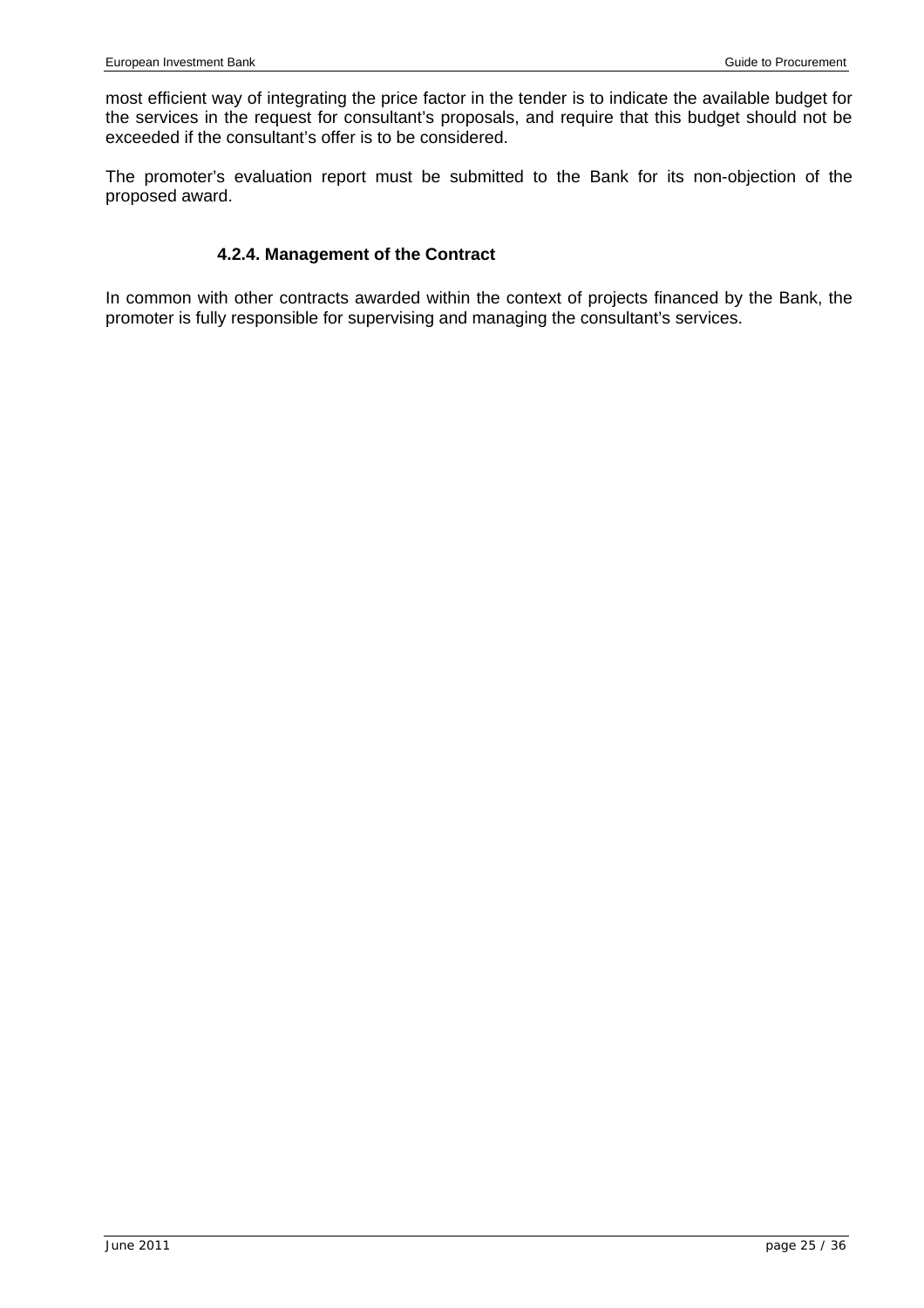#### **ANNEX 1**

# **SPECIFIC PROCUREMENT TERMS AND PRACTICES**

A company which submits an offer, called a "**tender**" or "**bid**" is designed by the term "**tenderer**" or "**bidder**", and one which has sought an invitation to take part in a restricted or negotiated procedure by the term "**candidate**".

#### **International Procedures**

The terms open, restricted and negotiated procedures, and competitive dialogue, are used here in the sense defined by EU Directives as they may be amended from time to time.

- **1.** "**Open procedures**" are formal procedures whereby all interested companies may submit tenders. They must be advertised at least in the Official Journal of the European Union (OJEU). They involve clear and comprehensive tender documents; and fair and transparent tendering, evaluation and award practices. Outside of the EU these procedures are often referred to as **International Competitive Bidding (ICB)** or **Open Tendering**.
- **2.** "**Restricted procedures**" are formal procedures whereby only those companies invited by the promoter may submit tenders. They must be preceded by a pre-qualification exercise open to all interested companies and advertised at least in the OJEU, in order to select the companies to be invited (or the list of candidates is established through a system of qualification of contractors and suppliers established and maintained through publication in the OJEU). They are similar to open procedures regarding the tendering stage (involving clear and comprehensive tender documents, and fair and transparent tendering, evaluation and award practices). Outside of the EU, these procedures are also referred to as **ICB (including a pre-qualification phase)**.
- **3.** The "**Competitive dialogue**" is a procedure designed for particularly complex contracts where the promoter is not objectively able to define the technical means capable of satisfying the needs or objectives, or is not able to specify the legal or financial make-up of the project and where it considers that direct use of a restricted procedure will not allow the contract to be awarded to the tender offering best value for money. The promoter must set out his needs and requirements, and define the award criteria allowing choosing the most economically advantageous tender. A contract notice is first published in the OJEU. The promoter then selects qualified tenderers among the candidates, and opens a dialogue with them in order to define the means best suited to satisfy his needs. He must ensure equality of treatment of the tenderers, and cannot communicate confidential information of one tenderer to the others. The procedure may take several stages. After informing the tenderers that the dialogue is concluded, the promoter will ask them to submit their final tenders on the basis of the solutions presented and specified during the dialogue.
- **4.** "**Negotiated procedures**" are those procedures whereby the promoter consults companies of its choice and negotiates the terms of the contract with one or more of them. The selection of candidates either follows an international notification published at least in the OJEU, or is directly established by the promoter. Outside the EU, in the latter case, these procedures are often referred to as **Limited International Bidding (LIB)**, or **Selective Tendering**.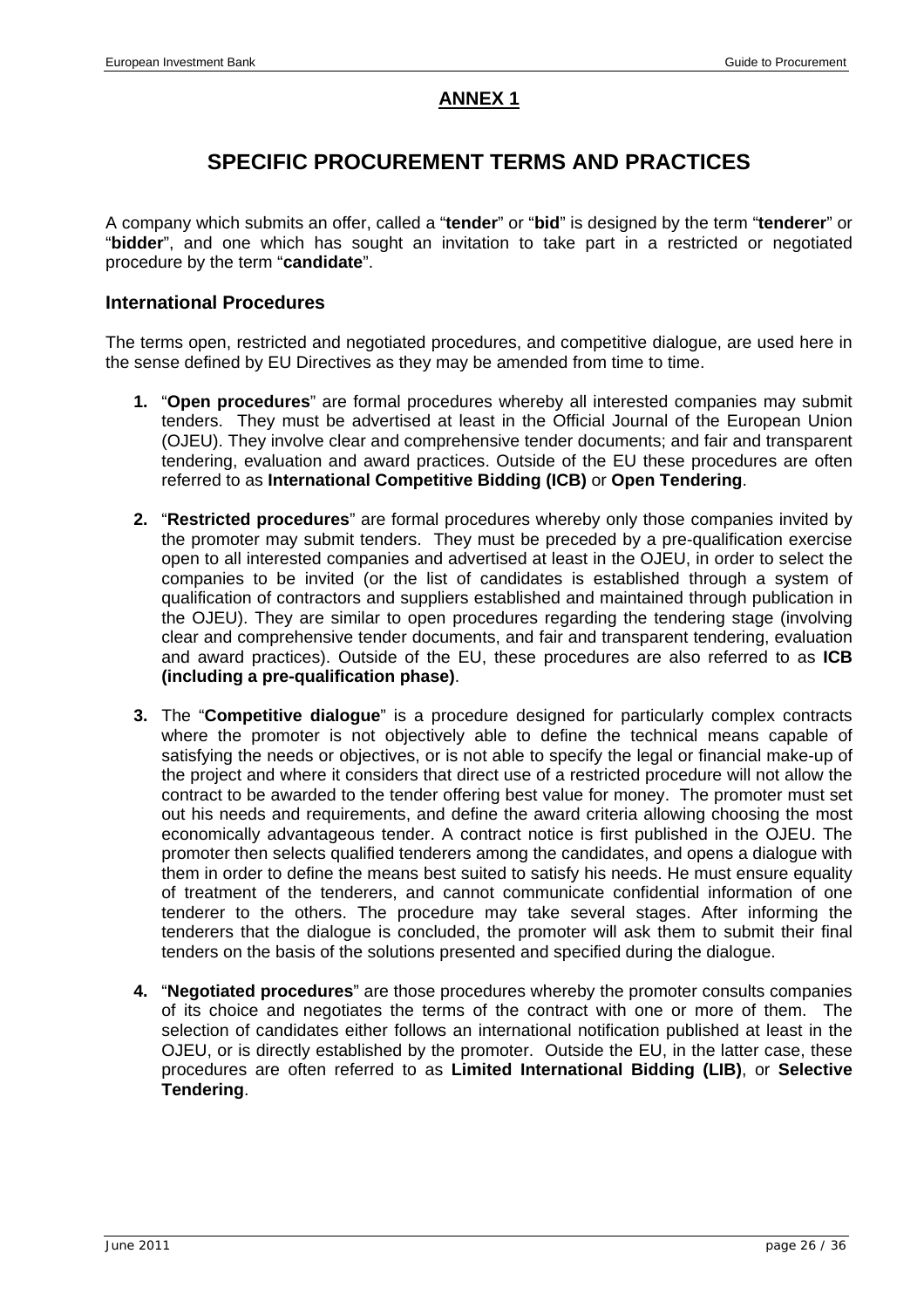#### **National Procedures**

- **5.** "**National competitive bidding**" follows the normal procedures of the country of the promoter. It is advertised only in the local press. Tender documents are normally in the official language of the country; the national currency is generally used for the purposes of the tendering and payments; and tender prices are normally inclusive of all applicable local duties and taxes.
- **6.** "**Shopping**" and "**direct contracting**" allow promoters to negotiate prices and other conditions with several local contractors or suppliers or only one of them.
- **7.** "**Force account**" (also called "**direct labour**") is not really a procurement procedure since it consists of the carrying out of works using the promoter's own workforce and equipment. This may be the only practicable method for constructing some kinds of works, or providing the appropriate in-house services, such as basic design, R&D (research and development), etc.

#### **Specific Practices under Open or Restricted Procedures**

- **8.** For large or complex contracts, it is advisable for the evaluation to proceed in two steps (technical then financial). Tenders are requested according to the "**two-envelope**" **system**, in which both the technical and financial offers are submitted together, but in separate envelopes. In the first step, only administrative and technical documents are opened in public. After review of conformity by the promoter (which may include minimal qualification criteria defined in the tender documents), in a second step the financial offers of only those tenderers that have presented satisfactory documents or have exceeded a pre-determined threshold score in the technical evaluation are opened and read in public.
- **9.** When a technical dialogue between the promoter and the tenderers is useful, a "**twostage**" **system** can be followed, whereby the first submission of the tenderers, based on preliminary specifications from the promoter, contains only the technical offers. After a detailed evaluation of technical offers, the promoter amends the initial tender specifications and requests priced tenders only from those tenderers determined to be qualified and technically responsive. The main difference with the "competitive dialogue" is that all final tenders must fulfil the same specifications, thus facilitating tender evaluation.
- **10.** Tendering for **"design-and-build contracts**" is usually a restricted procedure, featuring very general technical requirements, usually stating only the capacities and performance. Tenderers are thus at liberty to put forward the technical solution that appears to them to be the most economical or appropriate, and the evaluation is then carried out on the basis of technical and economic considerations. This type of invitation reduces the work involved in drawing up the initial design used for the tender documents, but calls for far more effort, experience and calculation for the tenderer when it comes to preparing tenders and, for the promoter, to evaluate and compare tenders, and make the final choice of contractor or supplier.
- **11.** Invitations to tender may be issued in respect of an entire project (e.g. construction of a factory or power plant) including testing and commissioning, or for only part of the same. In the first case, the term used is "**turnkey**" contract, which give the promoter more technical guarantees but which are often more expensive. In the second case, splitting the project into a number of separate contract packages (or lots) is quite complex and it usually takes considerable experience and in-house capacity to coordinate their implementation. Substantial lower costs can, however, be achieved, but responsibility for the technical interface between the various components and the risks of delays, cost overruns and poor overall technical performance is carried by the promoter.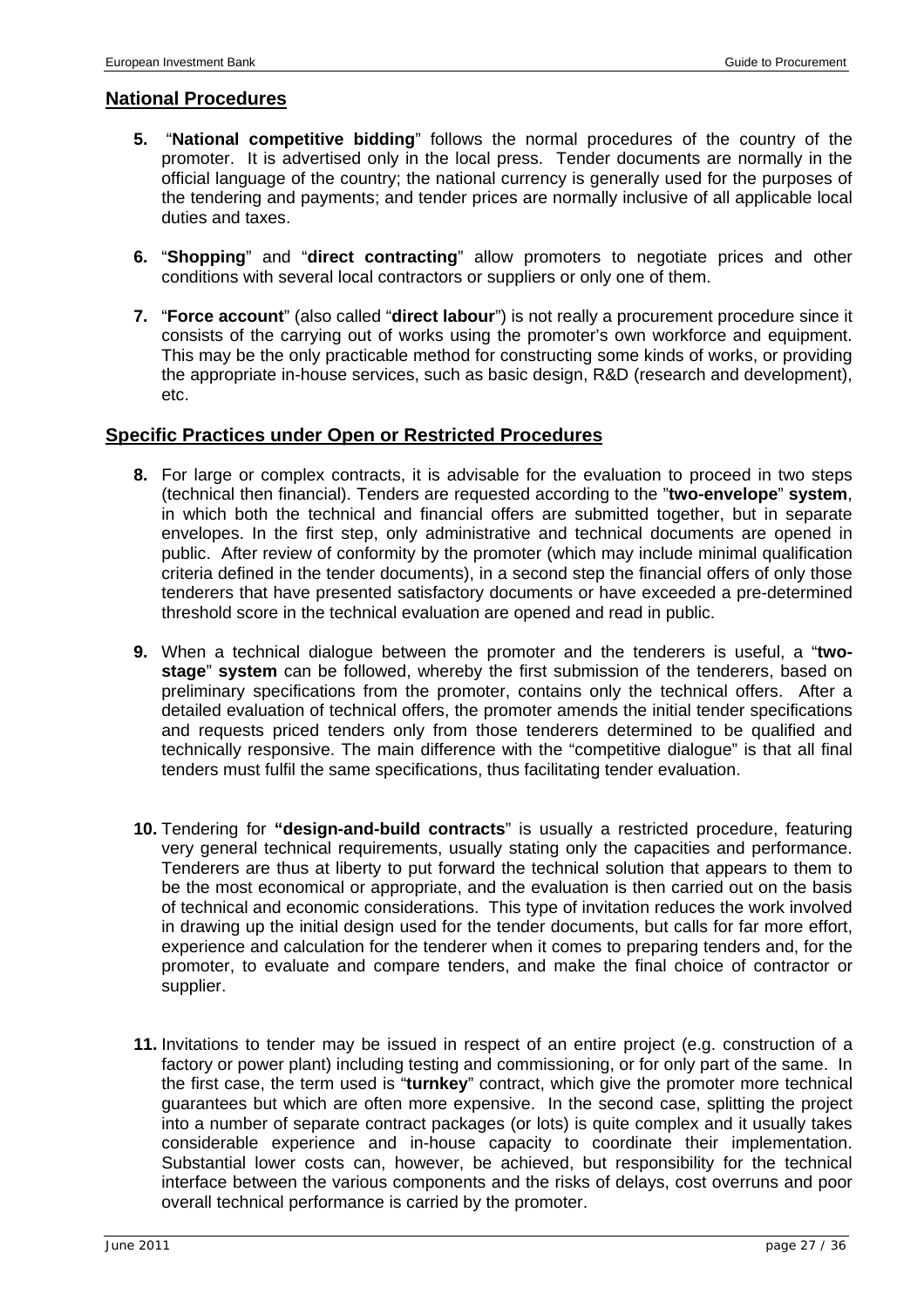#### **ANNEX 2**

# **REVIEW BY THE BANK OF PROCUREMENT DECISIONS for projects located outside the European Union**

As explained in this Guide, the Bank has a policy to leave the entire responsibility of the procurement procedures to the promoter. The Bank limits its intervention to ensuring that its funds are used in the most economic, transparent and efficient way possible. Consequently, the Bank limits its review of the promoters' procurement decisions to the essential steps.

During project appraisal or at loan negotiations, the Bank will discuss and agree with the promoter under which procedures the various project components financed by the Bank will be procured. The following steps will then need to be respected.

#### **International Procurement Procedures**<sup>11</sup>

- **1.** The promoter should send the Procurement Notice and tender documents (as well as the pre-qualification documents if any) to the Bank at least twenty days before the expected date of publication of the Notice.
- **2.** As a matter of policy, the Bank does not make a comprehensive review of the tender or pre-qualification documents, which are the entire responsibility of the promoter. However, the Bank may review the main administrative clauses of these documents and make some comments, in particular regarding the pre-qualification factors and the tender evaluation criteria. In any case, this will not constitute an approval of the full content of these documents.
- **3.** If necessary, the Bank will review, and organize publication of, the Procurement Notice in the Official Journal of the European Union (OJEU) on behalf of the promoter.
- **4.** In case of a pre-qualification, the promoter must send to the Bank, for its "non-objection", the pre-qualification report and proposed list of pre-qualified candidates.
- **5.** During the tender preparation period, the promoter must immediately inform the Bank of any written complaint that he may receive from a tenderer.
- **6.** After analysis of the tenders, the promoter must send to the Bank his evaluation report making a clear recommendation for contract award. The Bank will provide its "nonobjection" or appropriate comments.
- **7.** Immediately after the contract is signed, the promoter must send to the Bank the Award Notice to be published in the OJEU by the Bank on behalf of the promoter if necessary.
- **8.** Finally, the promoter must send to the Bank a copy of the signed contract (and the Covenant of Integrity, see Annex 3) prior to his first request for disbursement under the contract.

#### **Other Procurement Procedures**

For contracts not subject to international procurement procedures, the promoter will send a copy of the main elements of the contract together with an evaluation or justification report to the Bank prior to his request for disbursement.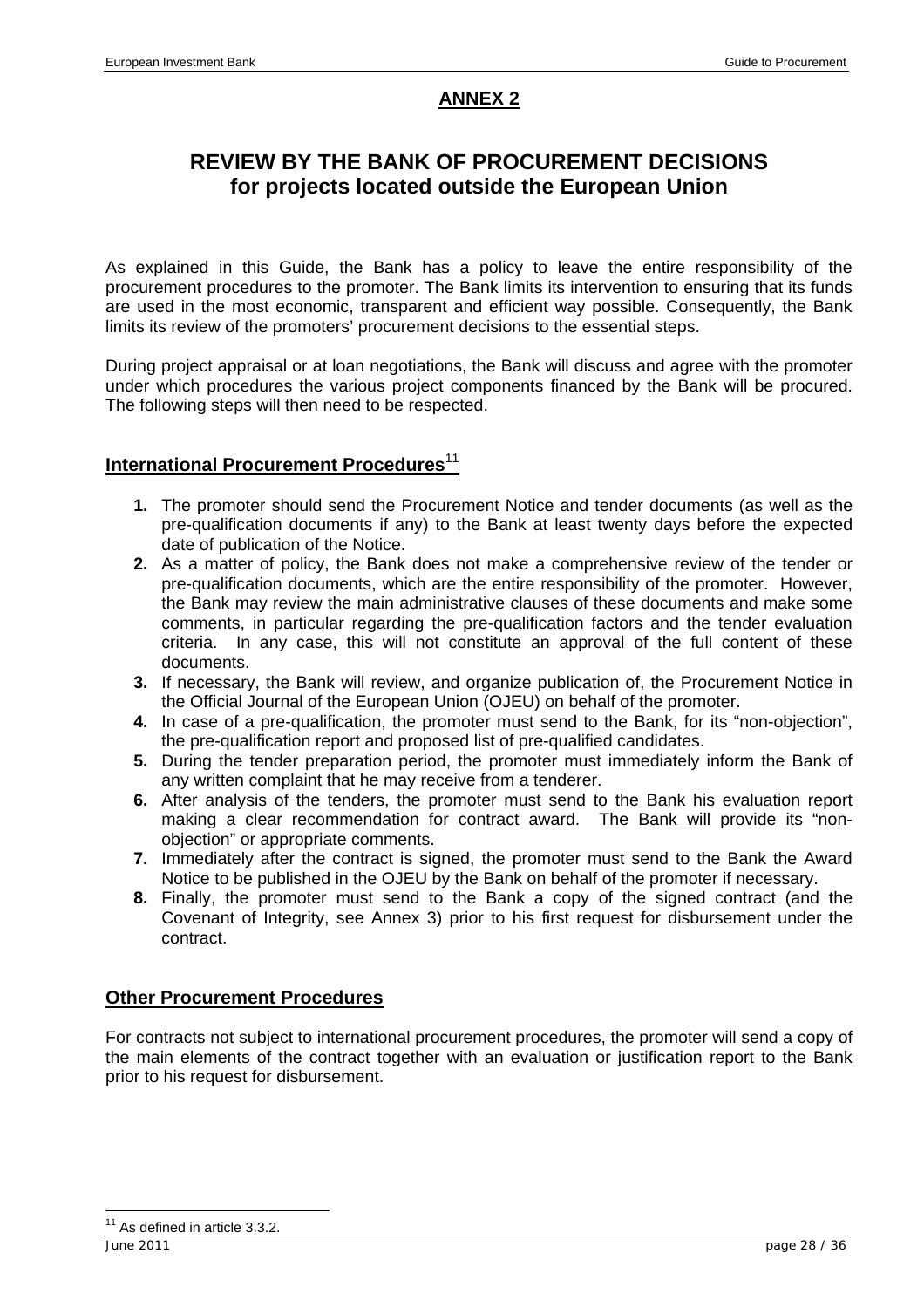#### **Specific Case of Contracts for Consulting Services**

The Bank reviews the scope of the services and the terms of reference proposed (including procedure selected), the short-listing report explaining how the recommended short-list of consultants has been prepared, the request for proposals, the evaluation report justifying the proposed selection, and the draft consultant's contract, to ensure that it can finance the corresponding services.

- **1.** The promoter must send the terms of reference, the proposed short-list of consultants and a short-listing report (or the Procurement Notice in case an open or restricted procedure is selected), and the request for proposals to the Bank.
- **2.** The Bank will send its "non-objection" or comments on the proposal. In addition, the Bank may review the main administrative clauses of the request for proposals and make some comments, in particular regarding the tender evaluation criteria. In any case, this will not constitute an approval of the full content of these documents.
- **3.** In the case of an open or restricted procedure, the Bank will organize publication of the Procurement Notice in the OJEU on behalf of the promoter as necessary.
- **4.** In case of a restricted procedure, the promoter must send a pre-qualification report to the Bank for "non-objection".
- **5.** After analysis of the offers, the promoter must send to the Bank his evaluation report making a clear recommendation for contract award, and the draft consultant contract. The Bank will provide its "non-objection" or appropriate comments.
- **6.** In case of an open or restricted procedure, immediately after the contract is signed, the promoter must send to the Bank the Award Notice to be published in the OJEU by the Bank on behalf of the promoter as necessary.
- **7.** Finally, the promoter must send to the Bank a copy of the signed contract (and the Covenant of Integrity, see Annex 3, for an international procedure) prior to his first request for disbursement under the contract.

**Remark:** The non-objection or comments sent by the Bank to the promoter in the course of the procurement process are based on the information provided by the promoter and do not relieve the promoter of his entire responsibility regarding procurement. In particular, the Bank may review its position in the light of new information which might come to its knowledge after it has given its opinion on a specific aspect of the process.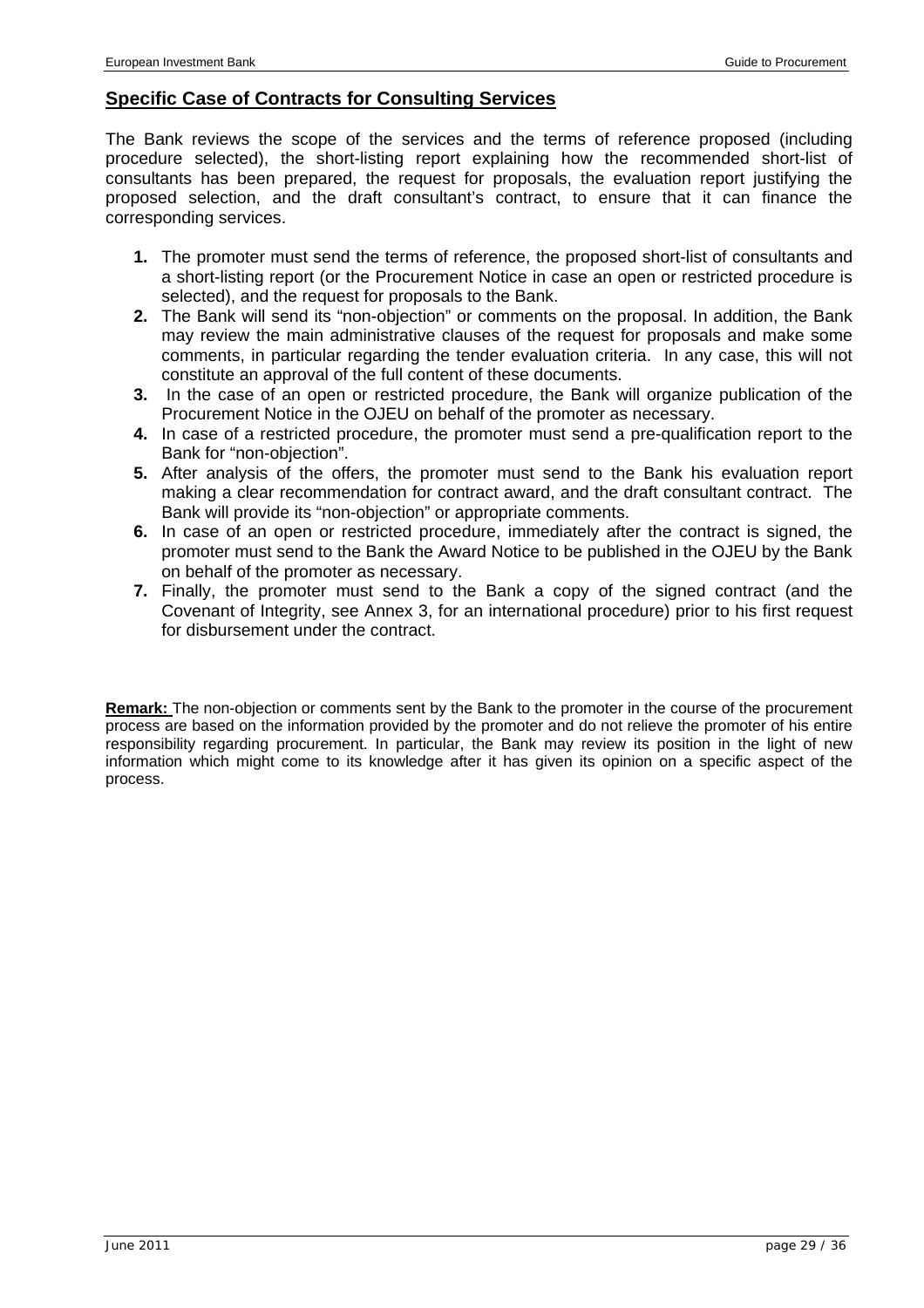#### **ANNEX 3**

# **COVENANT OF INTEGRITY**

#### **to the Promoter**

#### **from a Tenderer, Contractor, Supplier or Consultant to be attached to its Tender (or to the Contract in the case of a negotiated procedure)**

"We declare and covenant that neither we nor anyone, including any of our directors, employees, agents, joint venture partners or sub-contractors, where these exist, acting on our behalf with due authority or with our knowledge or consent, or facilitated by us, has engaged, or will engage, in any Prohibited Conduct (as defined below) in connection with the tendering process or in the execution or supply of any works, goods or services for [*specify the contract or tender invitation*] (the "**Contract**") and covenant to so inform you if any instance of any such Prohibited Conduct shall come to the attention of any person in our organisation having responsibility for ensuring compliance with this Covenant.

We shall, for the duration of the tender process and, if we are successful in our tender, for the duration of the Contract, appoint and maintain in office an officer, who shall be a person reasonably satisfactory to you and to whom you shall have full and immediate access, having the duty, and the necessary powers, to ensure compliance with this Covenant.

If (i) we have been, or any such director, employee, agent or joint venture partner, where this exists, acting as aforesaid has been, convicted in any court of any offence involving a Prohibited Conduct in connection with any tendering process or provision of works, goods or services during the five years immediately preceding the date of this Covenant, or (ii) any such director, employee, agent or a representative of a joint venture partner, where this exists, has been dismissed or has resigned from any employment on the grounds of being implicated in any Prohibited Conduct, or (iii) we have been, or any of our directors, employees, agents or joint venture partners, where these exist, acting as aforesaid has been excluded by the EU Institutions or any major Multi-lateral Development Bank (including World Bank Group, African Development Bank, Asian Development Bank, European Bank for Reconstruction and Development, European Investment Bank or Inter-american Development Bank) from participation in a tendering procedure on the grounds of Prohibited Conduct, we give details of that conviction, dismissal or resignation, or exclusion below, together with details of the measures that we have taken, or shall take, to ensure that neither this company nor any of our directors, employees or agents commits any Prohibited Conduct in connection with the Contract [*give details if necessary*].

In the event that we are awarded the Contract, we grant the Project Owner, the European Investment Bank (EIB) and auditors appointed by either of them, as well as any authority or European Union institution or body having competence under European Union law, the right of inspection of our records and those of all our sub-contractors under the Contract. We accept to preserve these records generally in accordance with applicable law but in any case for at least six years from the date of substantial performance of the Contract."

For the purpose of this Covenant, Prohibited Conduct includes**<sup>12</sup>**,

l

- **Corrupt Practice** is the offering, giving, receiving or soliciting, directly or indirectly, anything of value to influence improperly the actions of another party.
- **Fraudulent Practice** is any act or omission, including a misrepresentation, that knowingly or recklessly misleads, or attempts to mislead, a party to obtain a financial or other benefit or to avoid an obligation.
- **Coercive Practice** is impairing or harming, or threatening to impair or harm, directly or indirectly, any party or the property of any party to influence improperly the actions of a party.
- **Collusive Practice** is an arrangement between two or more parties designed to achieve an improper purpose, including influencing improperly the actions of another party
- **Obstructive Practice** is (a) deliberately destroying, falsifying, altering or concealing of evidence material to the investigation; and/or threatening, harassing or intimidating any party to prevent it from disclosing its knowledge of matters relevant to the investigation or from pursuing the investigation, or (b) acts intended to materially impede the exercise of the EIB's contractual rights of audit or access to information or the rights that any banking, regulatory or examining authority or other equivalent body of the European Union or of its Member States may have in accordance with any law,

June 2011 page 30 / 36 <sup>12</sup> Most definitions are those of the IFI Anti Corruption Task Force's Uniform Framework of September 2006.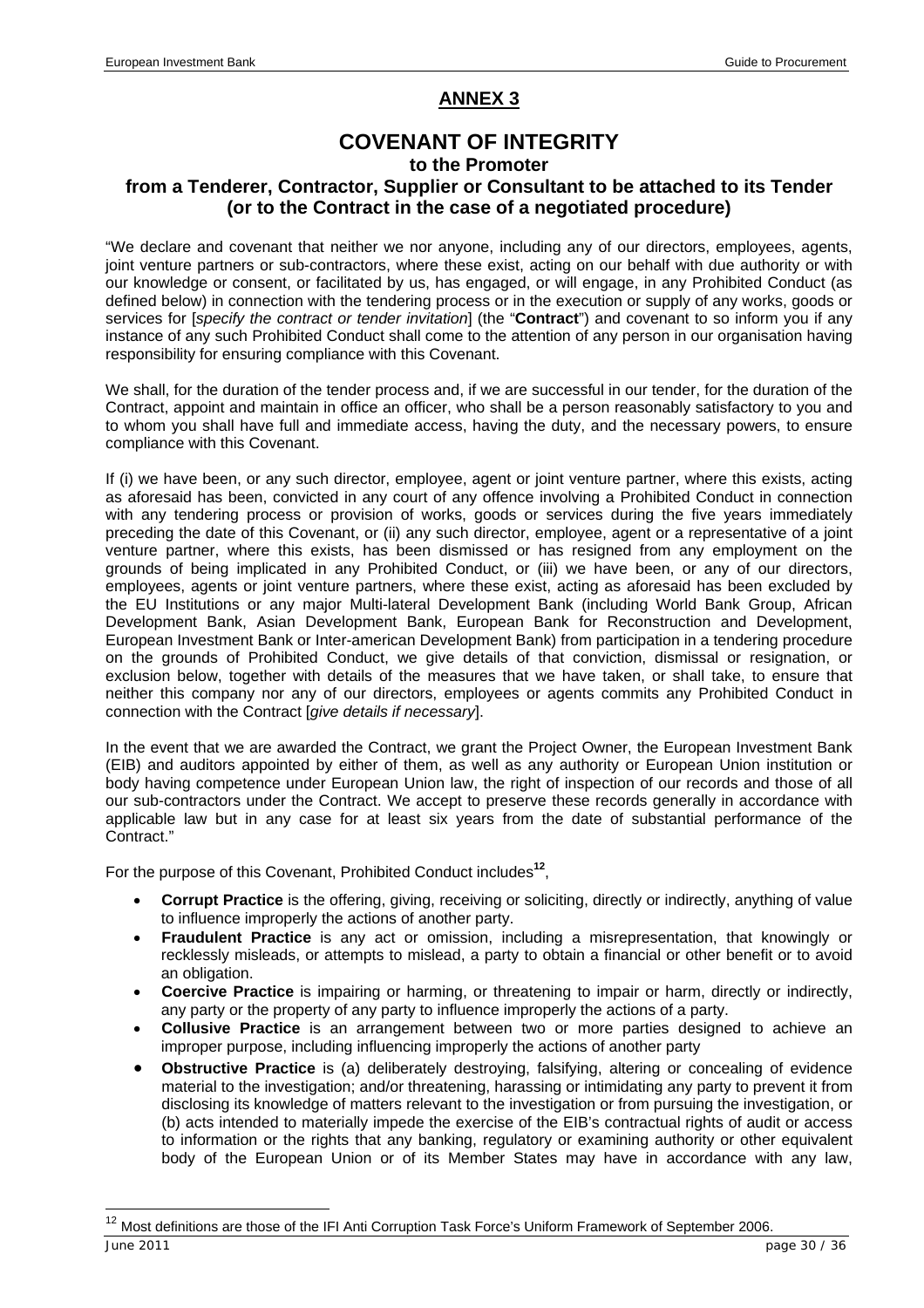regulation or treaty or pursuant to any agreement into which the EIB has entered in order to implement such law, regulation or treaty;

- **Money Laundering** is defined in the Bank's Anti-Fraud Policy
- **Terrorist Financing** is defined in the Bank's Anti-Fraud Policy
- **Project Owner** means the person designated as such in the tender documents or the Contract.

Note: This Covenant must be sent to the Bank together with the contract in the case of an international procurement procedure (as defined in article 3.3.2). In other cases, it must be kept by the promoter and available upon request from the Bank. The Covenant is not mandatory for contracts awarded prior to Bank involvement in the project. Nevertheless, promoters who are seeking or may seek EIB involvement in a project are advised to include it in order to promote integrity among the tenderers/contractors. This is particularly relevant in the case of a promoter who has already implemented a number of previous Bankfinanced projects and is considering further EIB financing.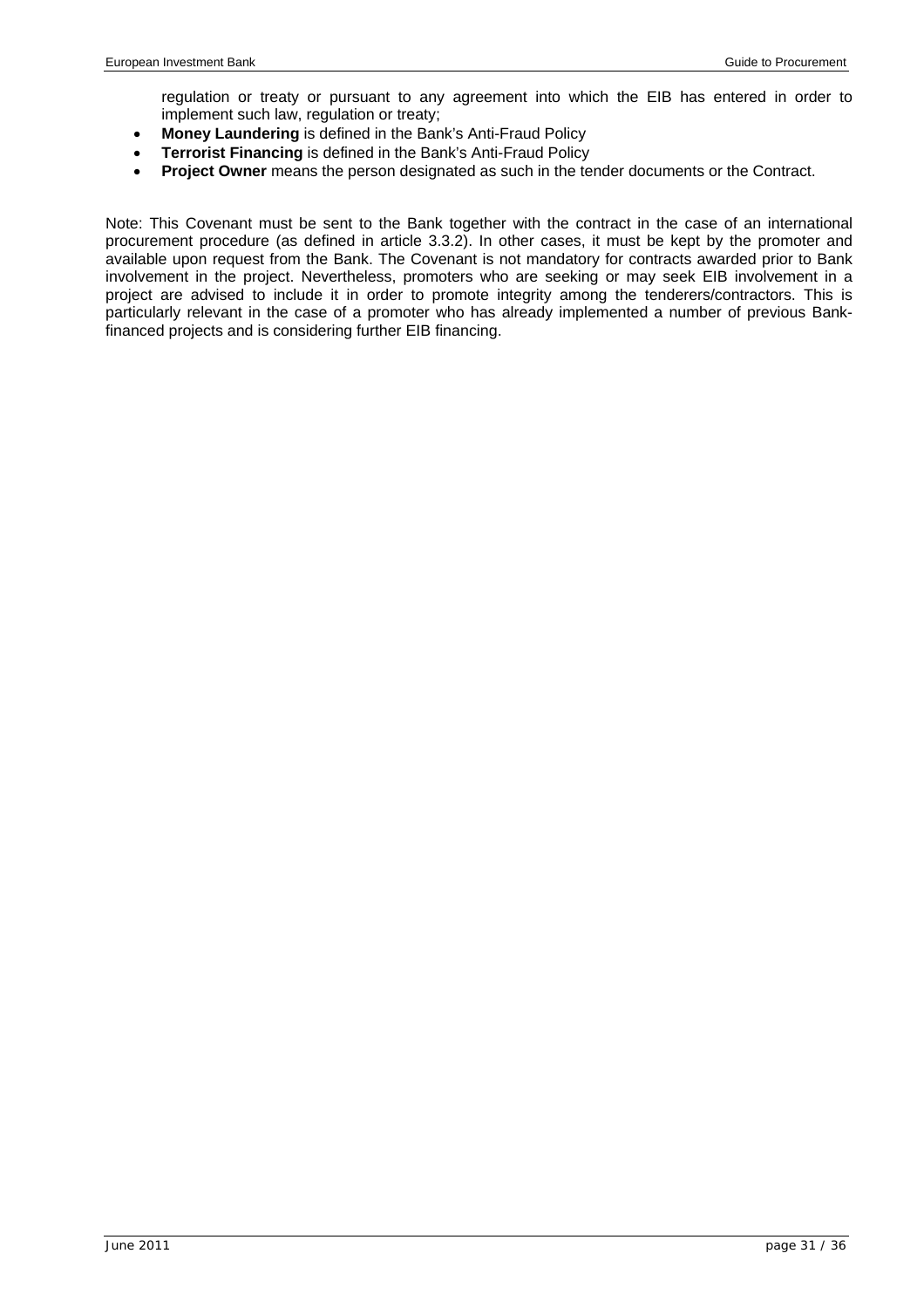#### **ANNEX 4**

# **ELIGIBILITY FOR OPERATIONS FINANCED UNDER RESOURCES FROM THIRD PARTIES**

In some projects outside the Union, the Bank's financing comes from different sources, such as resources deployed under External Mandates of the EU and Trust Funds.

#### The **general rules** are that:

- **1.** Tenders financed by funds made available under the Investment Facility created by the Cotonou Agreement are open to nationals of all countries.
- **2.** In other cases of tenders financed from resources made available by third parties (or from a combination of EIB's own resources and resources from third parties), eligibility of tenderers, goods and services is governed by the rules contained in the respective legal instruments (Facility for Euro-Mediterranean Investment and Partnership (FEMIP); etc…). In such case, tendering should generally be open to firms, goods and services originating at least from:
	- o countries of the European Union; and
	- o countries party to, or beneficiary from, the Agreement or Convention concerned.

A firm is deemed to originate in a EU or beneficiary country if it has been formed under the law of an EU or beneficiary country and has its office, central administration or principal place of business in an EU or beneficiary country. If it has only its statutory office there, it must at least be engaged in activities that have an effect on, and continuous links with, the economy of EU or beneficiary countries.

At the request of the beneficiary country, firms located in third countries may be authorized by the Bank to participate under derogations admissible pursuant to the Agreement or Convention concerned. Such authorization must be expressly provided for in the documents for the corresponding tender and must be mentioned in any publication relating thereto.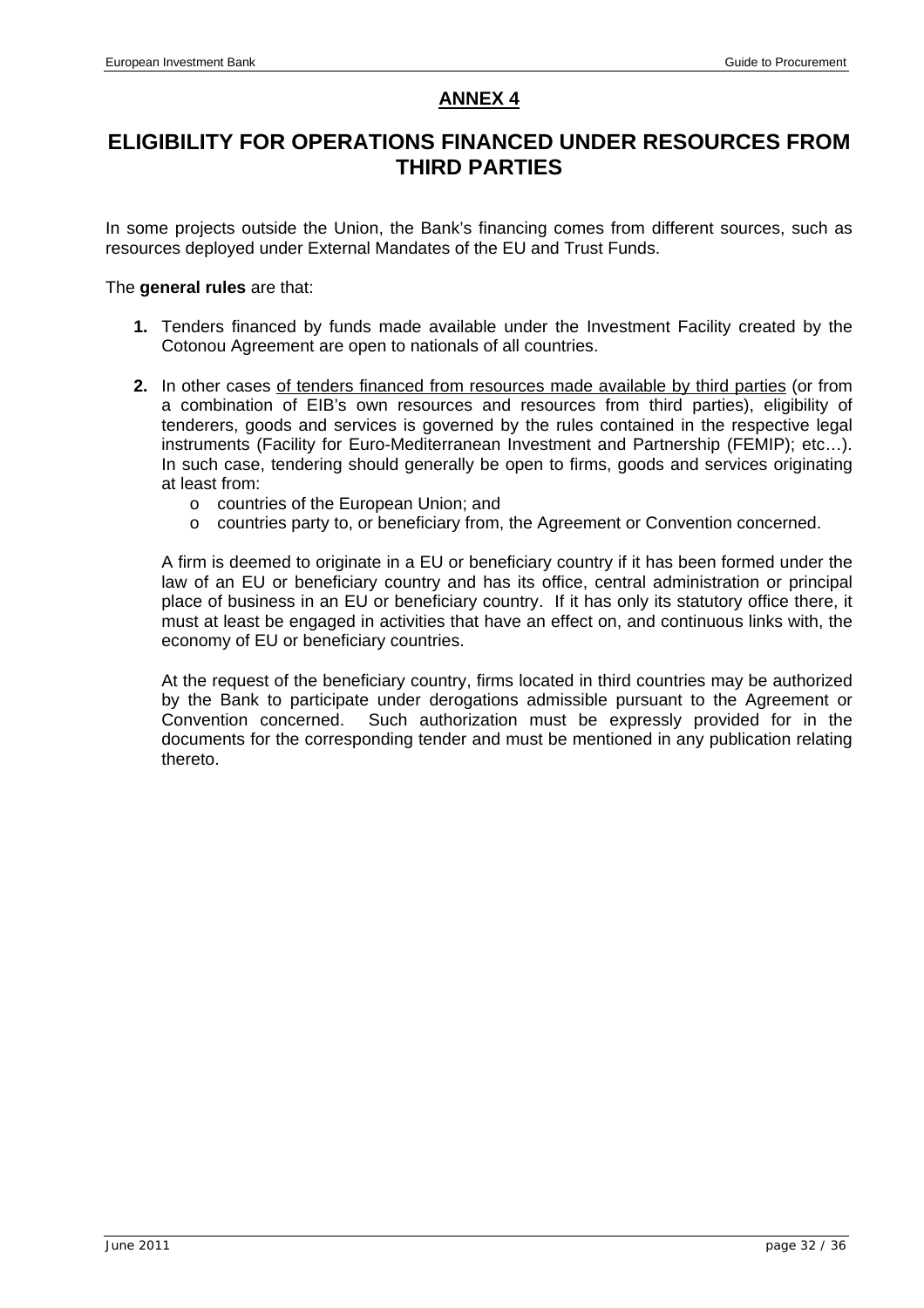#### **ANNEX 5**

# **DEFINITION OF PUBLIC SECTOR OPERATIONS OUTSIDE THE EUROPEAN UNION**

**1. In general**, public sector operations are those carried out by "public authorities", meaning State, regional or local authorities, bodies governed by public law, or associations formed by one or more of such authorities or bodies governed by public law.

A "body governed by public law" shall be understood to mean any body which:

- o is established for the specific purpose of meeting needs in the general interest, not having an industrial or commercial character;
- o has legal personality; and
- o is financed in most part by public authorities or is subject to management supervision by public authorities, or has an administrative, managerial or supervisory board in which more than half of the members are appointed by public authorities.
- **2. In addition, in the specific case of gas; heat; electricity; water; transport; exploration for, or extraction of, oil, gas, coal or other solid fuels; ports and airports; telecommunications; and postal services**, public sector operations are those carried out by:
	- o public undertakings operating in markets which are not liberalised, and
	- o privately-owned entities that have been granted special or exclusive rights and operate in markets which are not liberalised.

If this is not the case, the public authorities, public undertakings and privately-owned entities are considered to operate in the private sector.

A "public undertaking" is any undertaking over which public authorities may exercise directly or indirectly a dominant influence by virtue of their ownership of it (e.g. holding the majority of the subscribed capital), their financial participation therein (e.g. controlling the majority of the votes attached to shares), or the rules which govern it (e.g. appointing more than half of the administrative, management or supervisory board).

"Special or exclusive rights" mean rights which arise from a grant made by a competent authority of the country by way of any legislative, regulatory or administrative provision, the effect of which is to limit the exercise of activities defined in paragraphs 2.1 to 2.9 below to one or more entities, and to substantially affect the ability of other entities to carry out such activities on the same territory under substantially equivalent conditions. Rights granted on the basis of objective, proportionate and non-discriminatory criteria that allow any interested party fulfilling these criteria to enjoy these rights should not be considered special or exclusive rights..

A market is considered "liberalised" when, in the country in which the activity is to be performed, such activity is directly exposed to competition and there is free access for new operators; an independent body should monitor such competition and access. The Bank will determine whether an activity is directly exposed to competition on the basis of criteria such as the nature of the goods or services concerned, the existence of alternative goods or services, the level of prices, and the actual or potential presence of more than one supplier of the goods or services in question. The promoter should demonstrate that access to the market is free de jure and de facto. The number of suppliers of goods or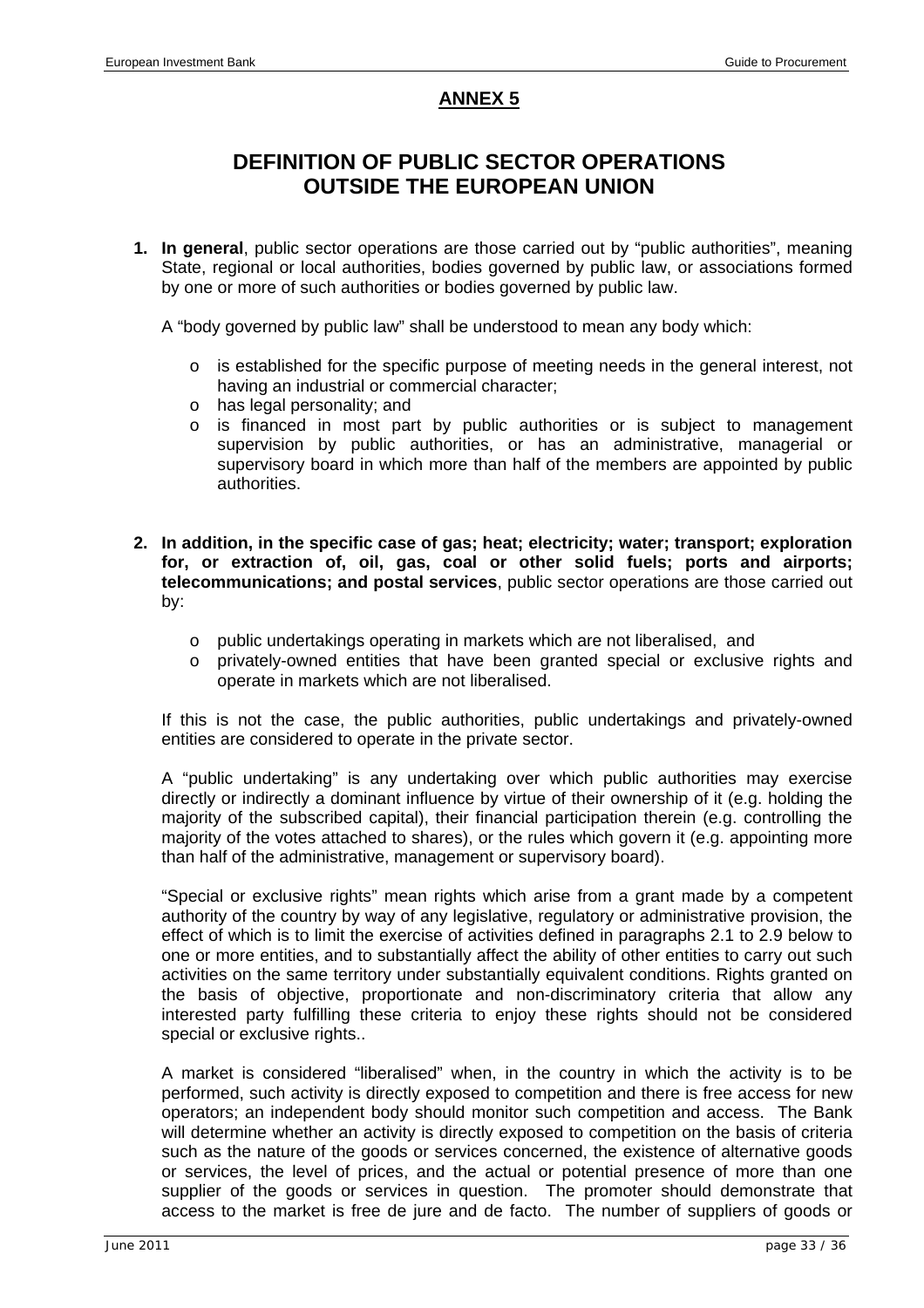services concerned may be limited in certain cases by the monitoring body (provided that, in any event, there are at least two suppliers of the goods or services in question) considering the size of the market and the economies of scale involved.

#### **The operations referred to under 2 above are:**

- **2.1** As far as gas and heat are concerned:
	- $\circ$  the provision or operation of fixed networks intended to provide a service to the public in connection with the production, transport or distribution of gas or heat; or
	- o the supply of gas or heat to such networks.
- **2.2** As far as electricity is concerned:
	- o the provision or operation of fixed networks serving to provide a service to the public in connection with the production, transport or distribution of electricity; or
	- o the supply of electricity to such networks.
- **2.3** As far as water is concerned:
	- $\circ$  the provision or operation of fixed networks intended to provide a service to the public in connection with the production, transport or distribution of drinking water; or
	- o the supply of drinking water to such networks.
- **2.4** Contracts or design contests awarded or organised by promoters, which pursue an activity, referred to in paragraph 2.3 and which:
	- are connected with hydraulic engineering projects, irrigation or land drainage, provided that the volume of water to be used for the supply of drinking water represents more than 20% of the total volume of water made available by such projects or irrigation or drainage installations; or
	- o are connected with the disposal or treatment of sewage.
- **2.5** The supply of gas or heat, or of electricity, or of drinking water to networks which provide a service to the public by a promoter other than a public authority shall not be considered an activity within the meaning of paragraphs 2.1, 2.2 and 2.3 where:
	- o the production of this good by the promoter concerned takes place because its consumption is necessary for carrying out an activity other than those referred to in paragraph 2.1, 2.2 and 2.3; and
	- o the supply to the public network depends only on the promoter's own consumption and has not exceeded or will not exceed 25% of the promoter's total production of this good, having regard to the average for the last three years.
- **2.6** Activities relating to the operation of networks providing a service to the public in the field of transport by railway, automated systems, tramway, trolley bus, bus or cable.

As regards transport services, a network shall be considered to exist where the service is provided under operating conditions laid down by a competent promoter,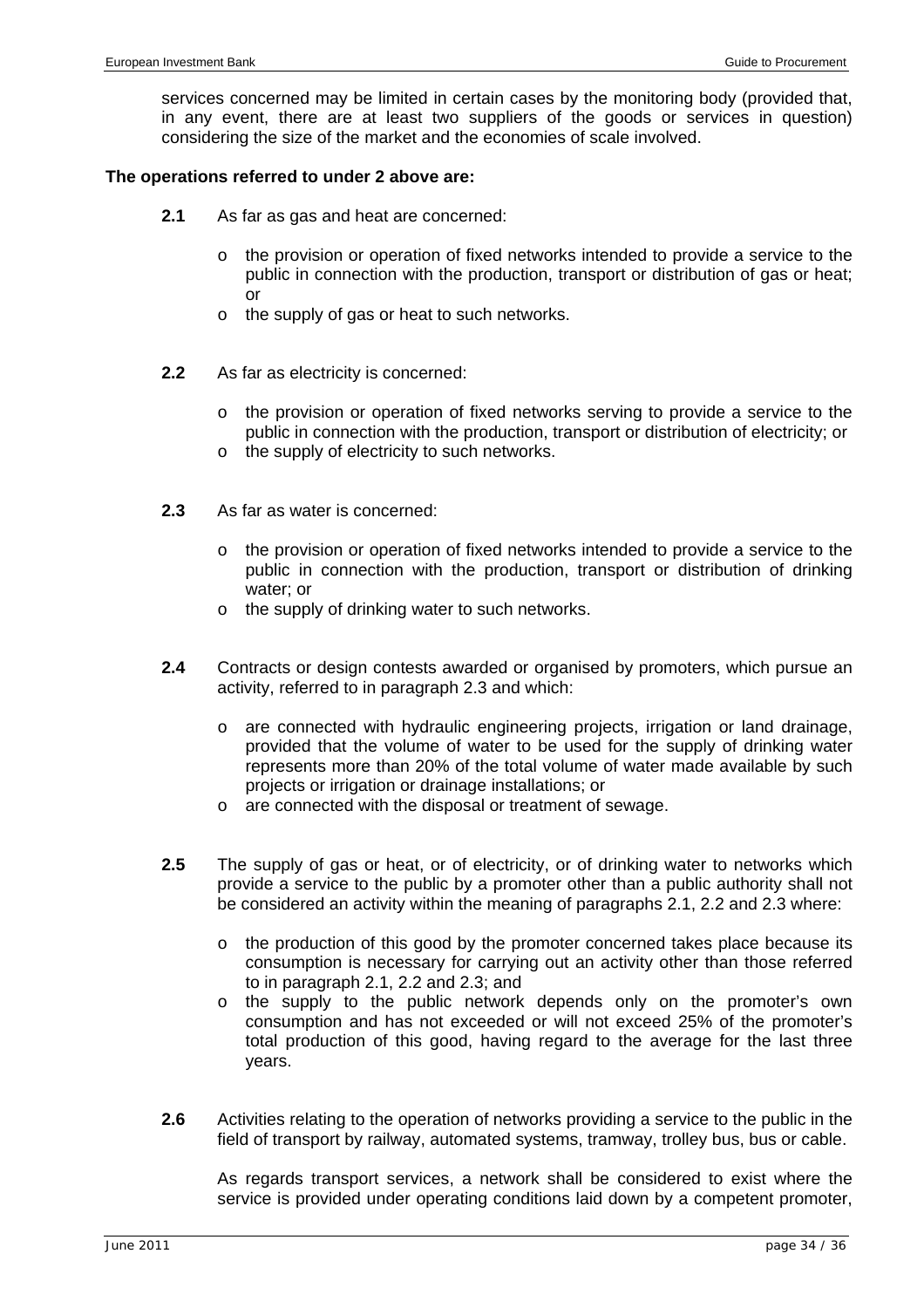such as conditions on the routes to be served, the capacity to be made available or the frequency of the service.

- **2.7** Activities seeking to exploit a geographical area for the purpose of:
	- o exploring for, or extracting, oil, gas, coal or other solid fuels; or
	- o the provision of airports and maritime or inland ports or other terminal facilities to carriers by air, sea or inland waterway.
- **2.8** The provision or operation of public telecommunications networks or services.
- **2.9** The provision or operation of postal services.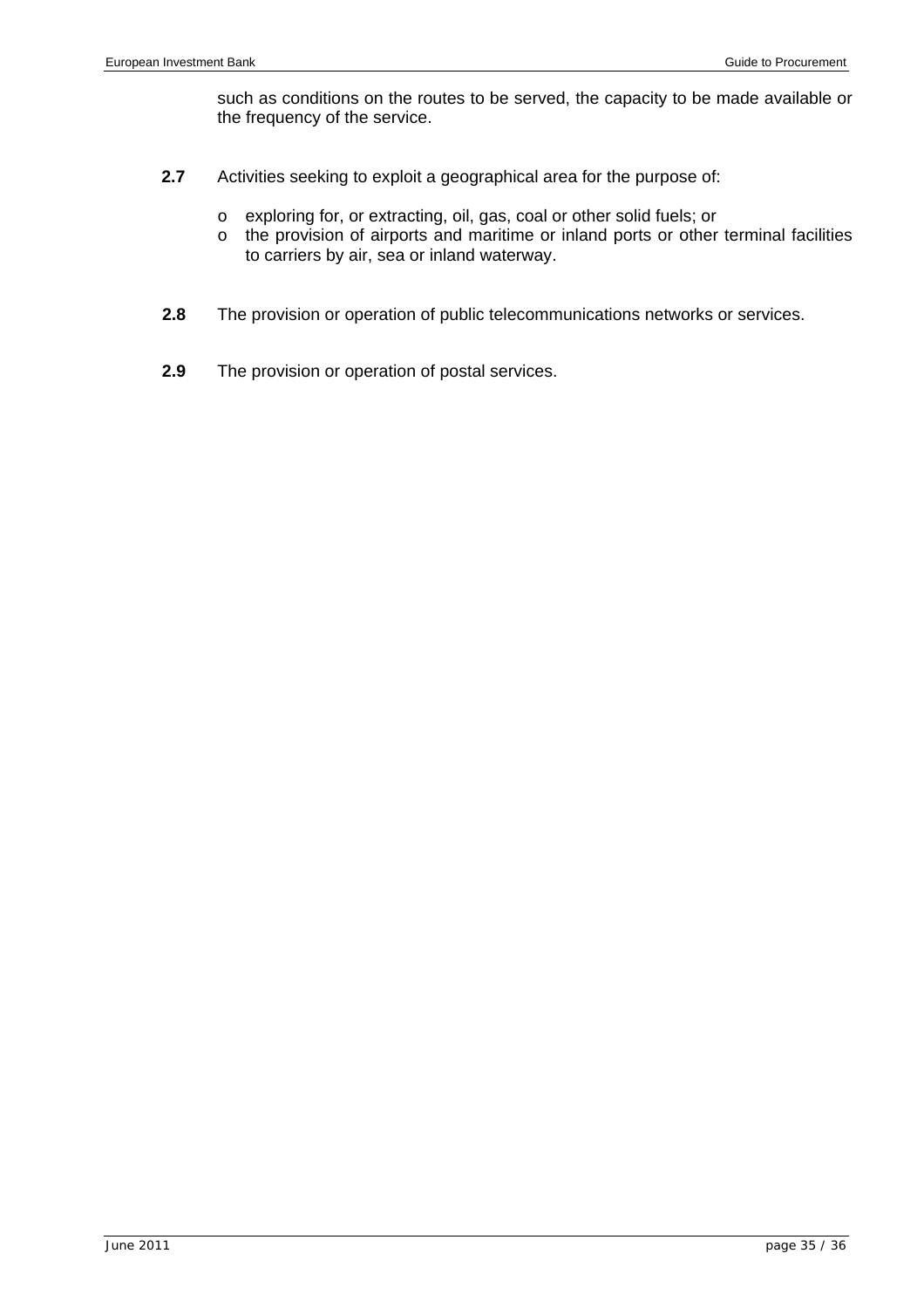#### **ANNEX 6**

### **STANDARD FORM OF THE PROCUREMENT NOTICE IN THE OFFICIAL JOURNAL OF THE EUROPEAN UNION (OJEU)**

#### **INTERNATIONAL INVITATION FOR TENDERS**

(The necessary adaptations should be made in case of a pre-qualification)

# **[***PROJECT NAME***]**

#### **[***NAME OF PROMOTER***]**

The [*Name of promoter*] (hereinafter referred to as "the Borrower") has received (or applied for) a loan from the European Investment Bank – EIB (hereinafter referred to as "the Bank") – towards the cost of the [*Name of Project*]. This International Invitation for Tenders relates to the contract for [*Name of the Project Component*].

This contract will include: [*description of the main contract features in a few lines*].

This contract is expected to be implemented from [*date of start of services*] to [*date of end of services*]*.*

The criteria to be used in the tender evaluation are, in decreasing order of importance: [*list of the evaluation criteria*].

All firms are invited to participate in the tender.

#### **OR**

All firms registered in countries eligible to the Bank under the above financing ([*giv*e *list of countries*]) are invited to participate in the tender.

Interested eligible Bidders may obtain further information from, and inspect the Bidding Documents at: [*Name, full address, telephone and fax numbers, and e-mail of the place where the bidding documents are available*].

A complete set of Bidding Documents may be purchased on the submission of an application to the above address, and upon payment of a non-refundable fee of [*amount and currency*] to [*Name*  and full address of the commercial bank, and number of account bearing the name of the project. On request, against a faxed copy of the evidence of the remittance, the Bidding Documents may be sent by courier service if the transport is previously ordered by the Bidder in his country. The Borrower bears no responsibility for the delivery in such a case.

A Bid Security of [*amount and currency*] fulfilling the conditions indicated in the Bidding Documents must accompany all bids.

All bids must be delivered in closed envelopes bearing the mention "Bid for [*Name of the Project Component*]" not later than [*time and date*] at the following address: [*precise Name and Place where bids will be received*]. Bids will be opened immediately in the presence of Bidders' representatives who choose to attend.